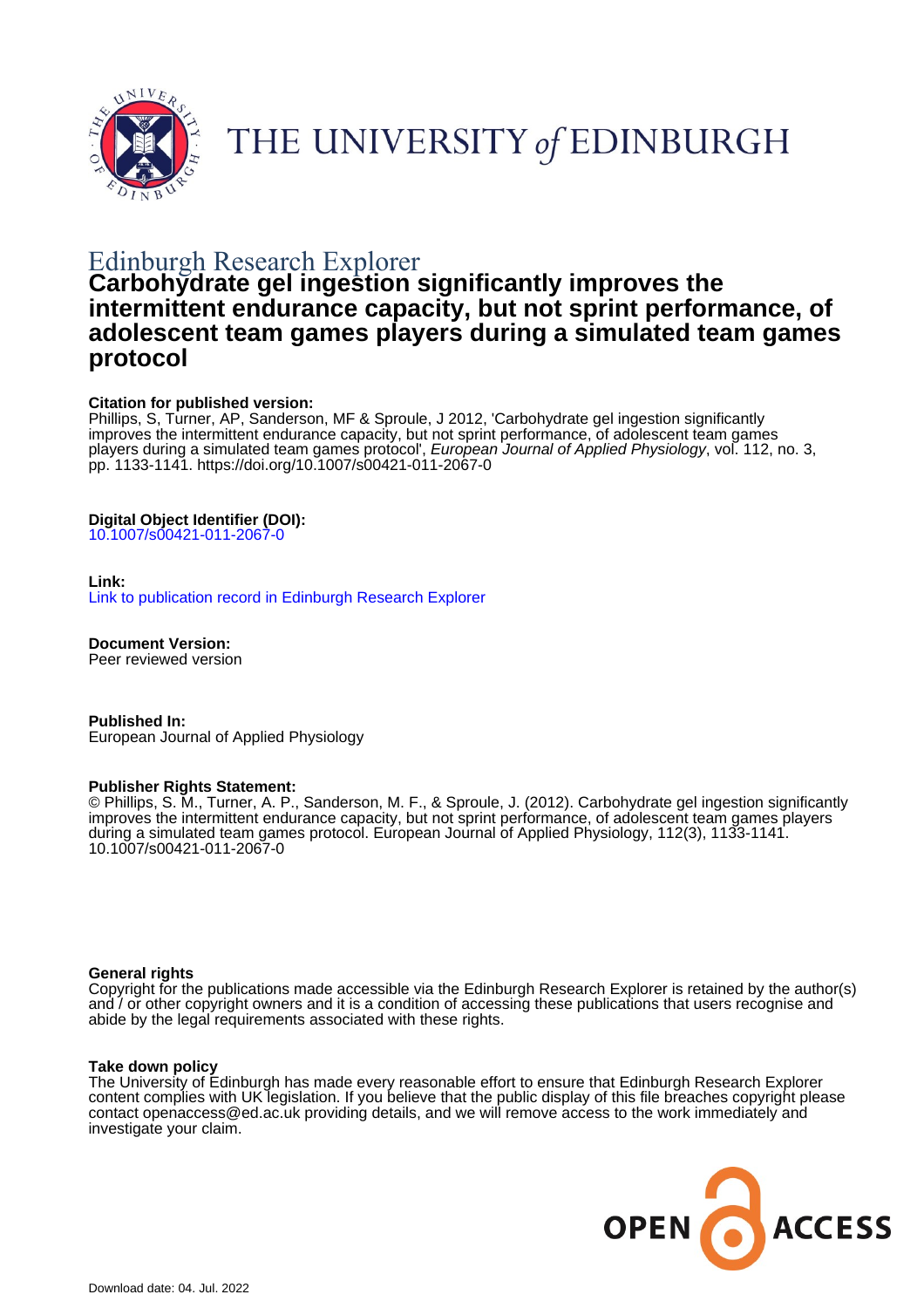| Carbohydrate gel ingestion significantly improves the intermittent endurance capacity, |
|----------------------------------------------------------------------------------------|
| but not sprint performance, of adolescent team games players during a simulated team   |
| games protocol.                                                                        |
|                                                                                        |
| <b>Authors:</b>                                                                        |
| Shaun M. Phillips, Anthony P. Turner, Mark F. Sanderson & John Sproule.                |
|                                                                                        |
| <b>Affiliation:</b>                                                                    |
| Institute of Sport, Physical Education and Health Sciences, University of Edinburgh    |
|                                                                                        |
| Correspondence:                                                                        |
| Mr Shaun Phillips                                                                      |
| Institute of Sport, Physical Education and Health Sciences                             |
| University of Edinburgh                                                                |
| <b>St Leonards Land</b>                                                                |
| Holyrood Road                                                                          |
| Edinburgh                                                                              |
| EH88AQ                                                                                 |
| UK                                                                                     |
| Tel: +44 (0) 131 650 9788                                                              |
| Fax: +44 (0) 131 651 6521                                                              |
| S.M.Phillips@sms.ed.ac.uk                                                              |
|                                                                                        |
|                                                                                        |
|                                                                                        |

**Running Title:** Carbohydrate gel and team games performance.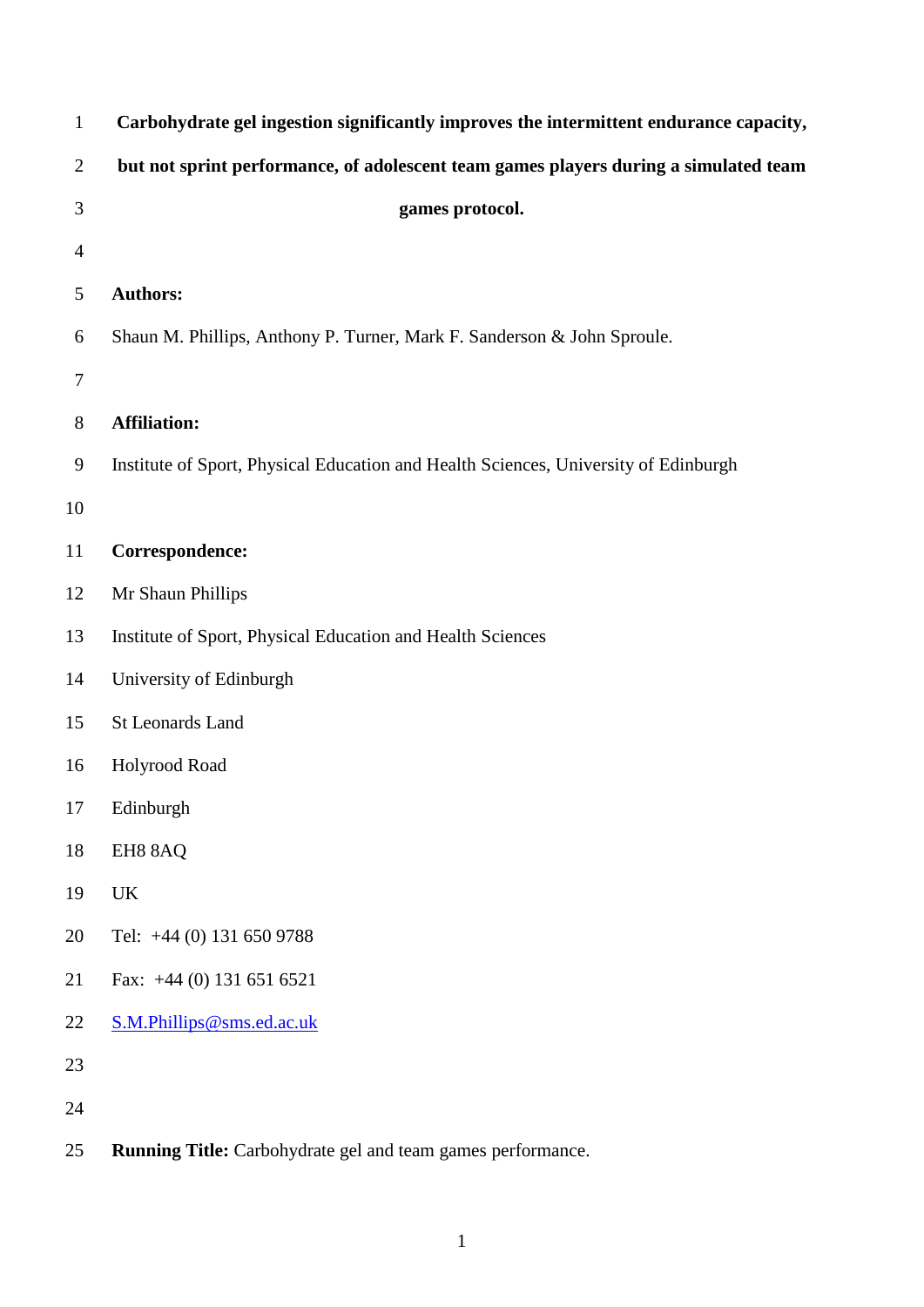### **Abstract**

| 3                | The aim of this study was to investigate the influence of ingesting a carbohydrate (CHO) gel                                 |
|------------------|------------------------------------------------------------------------------------------------------------------------------|
| $\overline{4}$   | on the intermittent endurance capacity and sprint performance of adolescent team games                                       |
| 5                | players. Eleven participants (mean age $13.5 \pm 0.7$ years, height $1.72 \pm 0.08$ m, body mass                             |
| 6                | (BM) 62.1 $\pm$ 9.4 kg) performed two trials separated by 3-7 days. In each trial, they                                      |
| $\boldsymbol{7}$ | completed four 15 min periods of part A of the Loughborough Intermittent Shuttle Test,                                       |
| $8\,$            | followed by an intermittent run to exhaustion (part B). In the 5 min pre-exercise, participants                              |
| 9                | consumed 0.818 ml.kg <sup>-1</sup> BM of a CHO or a non-CHO placebo gel, and a further 0.327 ml.kg <sup>-1</sup>             |
| 10               | <sup>1</sup> BM every 15 min during part A of the LIST $(38.0 \pm 5.5 \text{ g CHO} \cdot \text{h}^{-1})$ in the CHO trial). |
| 11               | Intermittent endurance capacity was increased by 21.1% during part B when the CHO gel                                        |
| 12               | was ingested $(4.6 \pm 2.0 \text{ vs. } 3.8 \pm 2.4 \text{ min}, P < 0.05, r = 0.67)$ , with distance covered in part B      |
| 13               | significantly greater in the CHO trial (787 $\pm$ 319 vs. 669 $\pm$ 424 m, P < 0.05, r = 0.57). Gel                          |
| 14               | ingestion did not significantly influence mean 15 m sprint time ( $P = 0.34$ ), peak sprint time                             |
| 15               | $(P = 0.81)$ , or heart rate ( $P = 0.66$ ). Ingestion of a CHO gel significantly increases the                              |
| 16               | intermittent endurance capacity of adolescent team games players during a simulated team                                     |
| 17               | games protocol.                                                                                                              |
| 18               |                                                                                                                              |
| 19               |                                                                                                                              |
| 20               |                                                                                                                              |
| 21               |                                                                                                                              |
| 22               |                                                                                                                              |
| 23               | Key Words: performance; nutrition; supplement; young people; LIST                                                            |
| 24               |                                                                                                                              |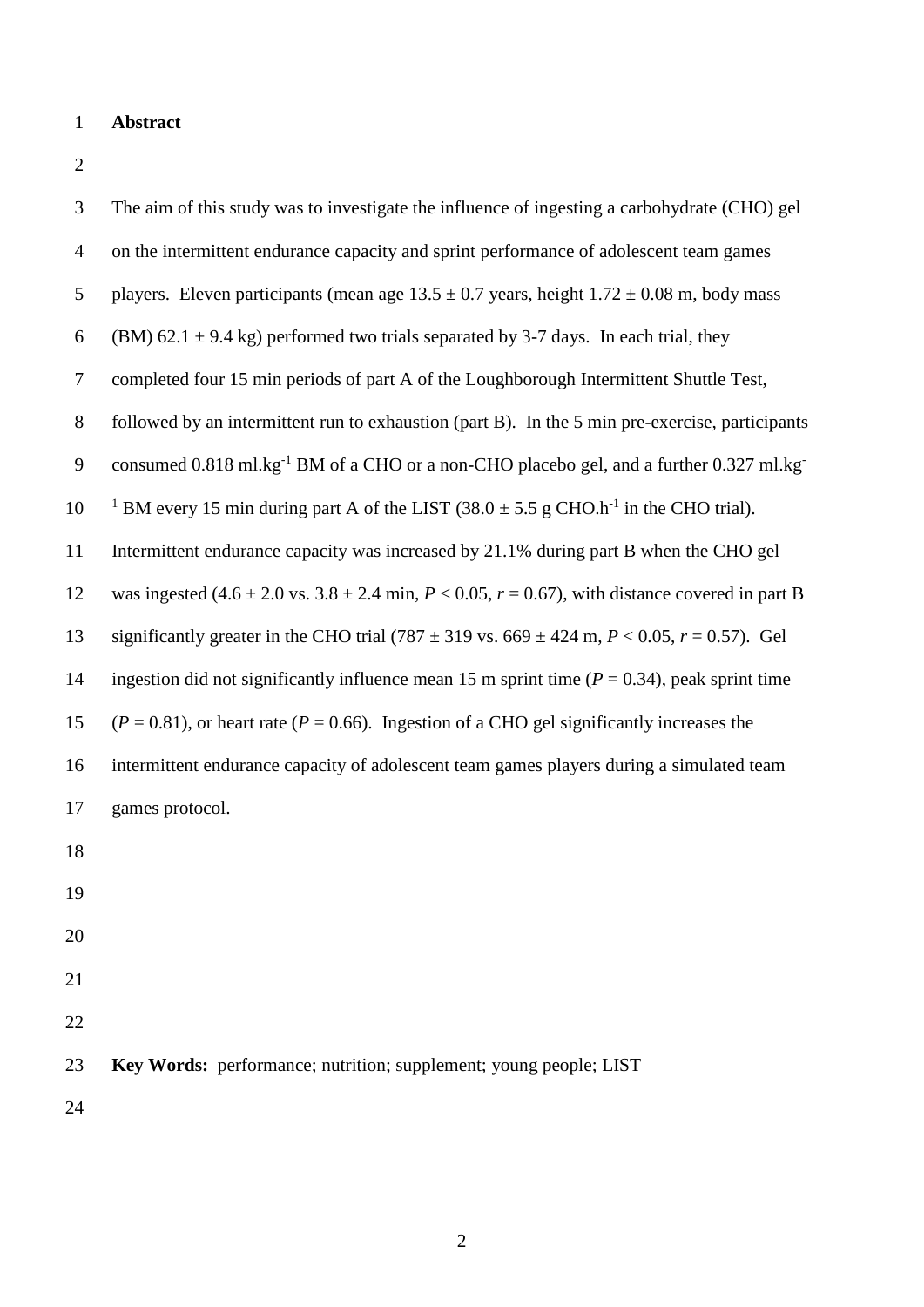#### **Introduction**

 We have previously demonstrated a significant enhancement in the intermittent endurance running capacity (hereafter referred to as intermittent endurance capacity) of 12-14 year old team games athletes with ingestion of a 6% carbohydrate-electrolyte (CHO-E) solution during a modified Loughborough Intermittent Shuttle Test (LIST, Phillips et al 2010). This 7 was achieved with a mean carbohydrate (CHO) intake of  $\sim$ 35 g.h<sup>-1</sup>, or 0.78 g.kg<sup>-1</sup> body mass 8 (BM), which is notably lower than the CHO intake in related adult work  $({\sim}60{\text -}92 \text{ g.h}^{-1})$ , Foskett et al 2008; Nicholas et al 1995; Welsh et al 2002). Young people display a different metabolic response to exercise than adults, characterised by an enhanced rate of fat 11 metabolism and attenuated rate of endogenous CHO (CHO<sub>endo</sub>) use (Riddell 2008; Timmons et al 2007), perhaps to preserve endogenous glycogen stores, which may be lower than adults (Aucouturier et al 2008). Despite this, young people appear able to oxidise exogenous CHO 14 ( $CHO<sub>exo</sub>$ ) at BM-relative rates equal to, or greater than, adults for the same relative CHO ingestion rate (Timmons et al 2003). Therefore, CHOexo requirements of young people may be different to those of adults, perhaps with a lower rate of CHO ingestion facilitating exercise enhancement (Phillips et al unpublished data). Coupled with the significant enhancement in intermittent endurance capacity reported in our previous study (Phillips et al 2010), this knowledge emphasises that findings from studies supplementing CHO during simulated team games in adults cannot be confidently applied to young people, and a greater research output into CHO supplementation during simulated team games in adolescents is therefore warranted.

 In recent years, ingestion of CHO in the form of a gel has become more prevalent (Havemann et al 2008), due in part to the ability to manipulate CHO and fluid intake independently, and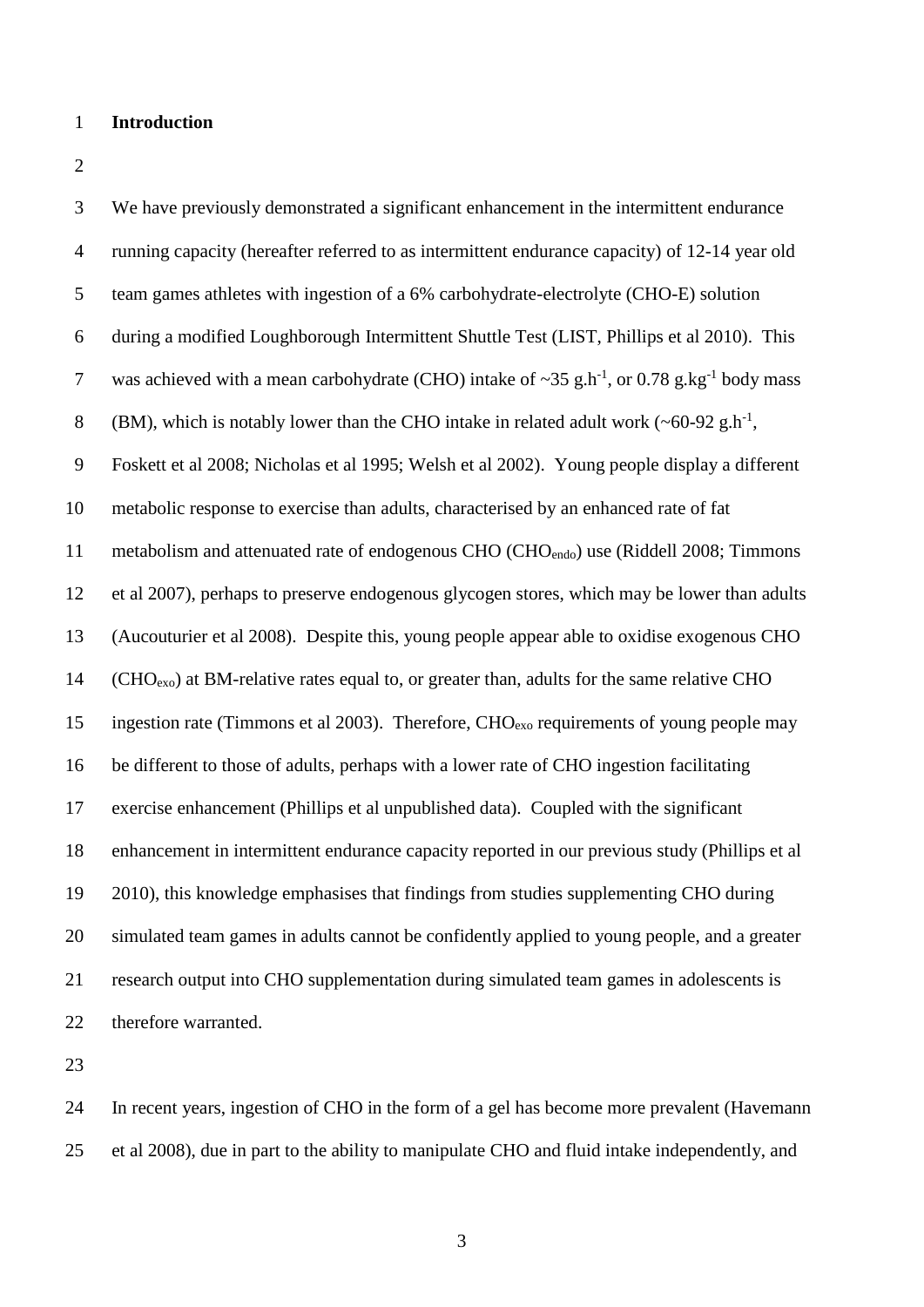to consume greater amounts of CHO, in gel compared with solution form (Pfeiffer et al 2 2010). Carbohydrate gel ingestion has been shown to improve prolonged steady-state cycling performance (Campbell et al 2008; Earnest et al 2004), with a negligible effect on half- marathon running performance (Burke et al 2005). However, the ~2.4% BM loss during the run, along with the presence of an order effect for performance time, may have negated the effect of the gel. Specific to team games exercise, Patterson and Gray (2007) showed a 45% improvement in intermittent endurance capacity when adult male soccer players ingested a CHO gel before and during the LIST. This is comparable to the improvement seen when 9 consuming CHO-E solutions during the same or similar protocol (~33-52%, Foskett et al 2008; Nicholas et al 1995; Welsh et al 2002). To date, this remains the only study to investigate CHO gel supplementation during team games exercise.

 The combination of our previous findings regarding the efficacy of a CHO solution during simulated team games in adolescents and the significant improvement in intermittent endurance capacity with CHO gel ingestion shown by Patterson & Gray (2007) suggests that ingestion of CHO gels during simulated team games may benefit adolescent team games players. Therefore, the aim of this study was to determine the influence of ingesting a CHO gel immediately before, and during, a simulated team games protocol on the intermittent endurance capacity and sprint performance of adolescent team games players. It was hypothesised that ingestion of the CHO gel would significantly improve intermittent endurance capacity, with no significant influence on sprint performance.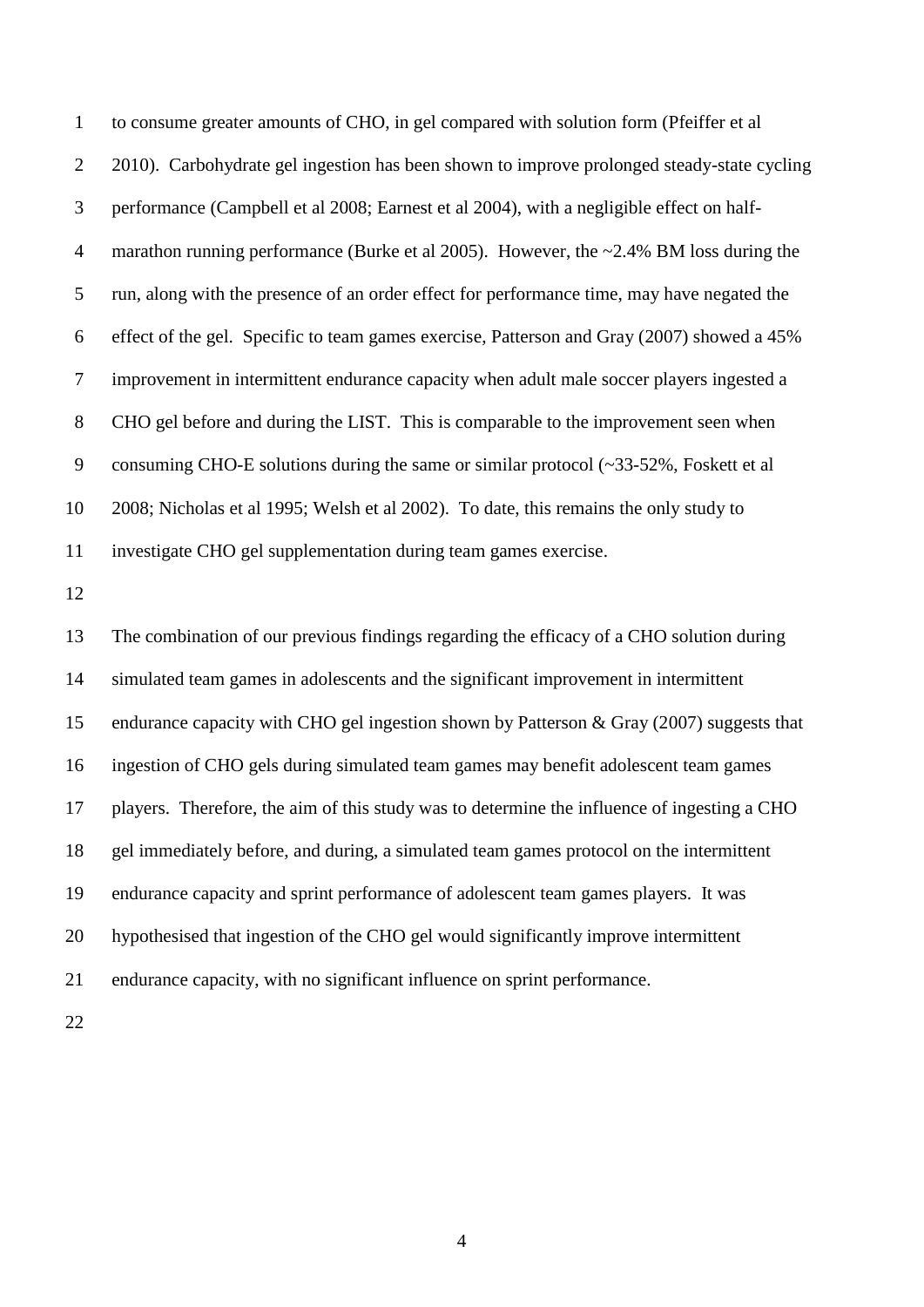# **Methods**

*Participants*

| 5                | Eleven team games players (10 males and 1 female; mean age $13.5 \pm 0.7$ years, height $1.72 \pm 0.7$ |
|------------------|--------------------------------------------------------------------------------------------------------|
| 6                | 0.08 m, BM 62.1 $\pm$ 9.4 kg) participated in the study. Participants were recruited from local        |
| $\boldsymbol{7}$ | schools and sports clubs. Inclusion criteria was to be between the ages of 12-14 years,                |
| $8\,$            | regularly participating in competitive soccer, rugby or field hockey to at least club level, free      |
| 9                | from any muscle or joint injury, and not taking medication that influences the ability to              |
| 10               | exercise. All participants were in good health at the time of the study, as determined by              |
| 11               | completion of a pre-study medical questionnaire. Participants' were either frequent or                 |
| 12               | occasional users of CHO containing sports drinks.                                                      |
| 13               |                                                                                                        |
| 14               | Prior to inclusion, comprehensive written and verbal explanation of the study was provided to          |
| 15               | participants and parents, and written parental informed consent was received. Subsequently,            |
| 16               | written child assent was gained. The study received ethical approval from the University of            |
| 17               | Edinburgh Ethics Committee.                                                                            |
| 18               |                                                                                                        |
| 19               | <b>Biological maturity status</b>                                                                      |
| 20               |                                                                                                        |
| 21               | Due to ethical and consensual restrictions regarding direct observational assessment of                |
| 22               | Tanner stages, biological maturity offset was assessed using the established, non-invasive             |
| 23               | equations of Mirwald et al (2002), as previously described (Phillips et al 2010). For the              |
| 24               | participants in this study, mean biological maturity offset was +0.94 years (range -1.77 -             |
| 25               | $+2.68$ years). Mean predicted age at peak height velocity for the female participant was 11.3         |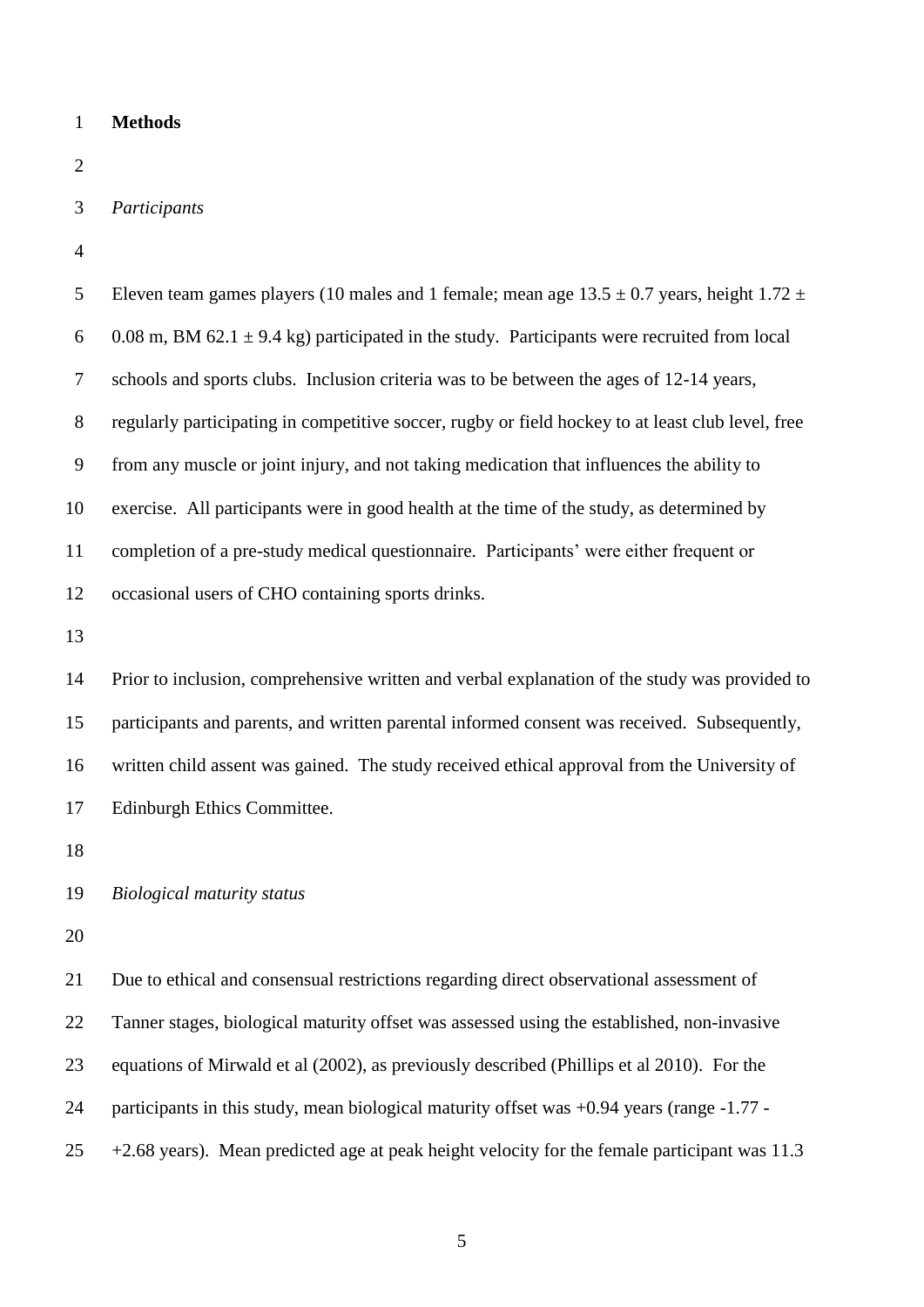1 years and for the male participants was  $12.6$  years (range  $11.8 - 13.8$  years). This classifies the female participant as an average maturer, and the male participants as early maturers (Baxter-Jones et al 2005).

*Preliminary Tests*

*Peak Running Velocity*

 All exercise intensities used in the main experimental protocol were based on percentages of 10 peak running velocity ( $V_{peak}$ ) as determined from a treadmill  $V_{peak}$  test. This is opposed to the 11 more common calculation of speed based on percentage of  $*O<sub>2max</sub>$ , and is believed to more accurately reflect physiological demand during team games (Bangsbo 1994). The physiological responses to maximal treadmill and free range running have been reported to be 14 similar (Crouter et al., 2001). Prior to undertaking the V<sub>peak</sub> test, all participants walked at a self-selected speed on the treadmill (Ergo 55, Woodway, Germany) for 2 min, then 16 completed the first four levels of the V<sub>peak</sub> test as described below to familiarise themselves with the treadmill (Lavcanska et al 2005). Following this, participants sat quietly for 10 min to recover and allow any residual anxiety to dissipate before starting the test.

20 The V<sub>peak</sub> test, adapted from Marino et al (2004), began at 8 km.h<sup>-1</sup> at a gradient of 1% for 21 one minute, after which the speed was increased by  $0.5 \text{ km.h}^{-1}$  in one-minute increments until the participant indicated that they could not continue despite strong verbal encouragement. A maximal effort was confirmed by observation of subjective symptoms of fatigue (facial 24 flushing, unsteady gait, heavy sweating, hyperpnoea) and attainment of a heart rate (HR)  $\ge$ 25 195 beats per min (Armstrong 2007). Peak running velocity and maximum HR ( $HR_{max}$ ) were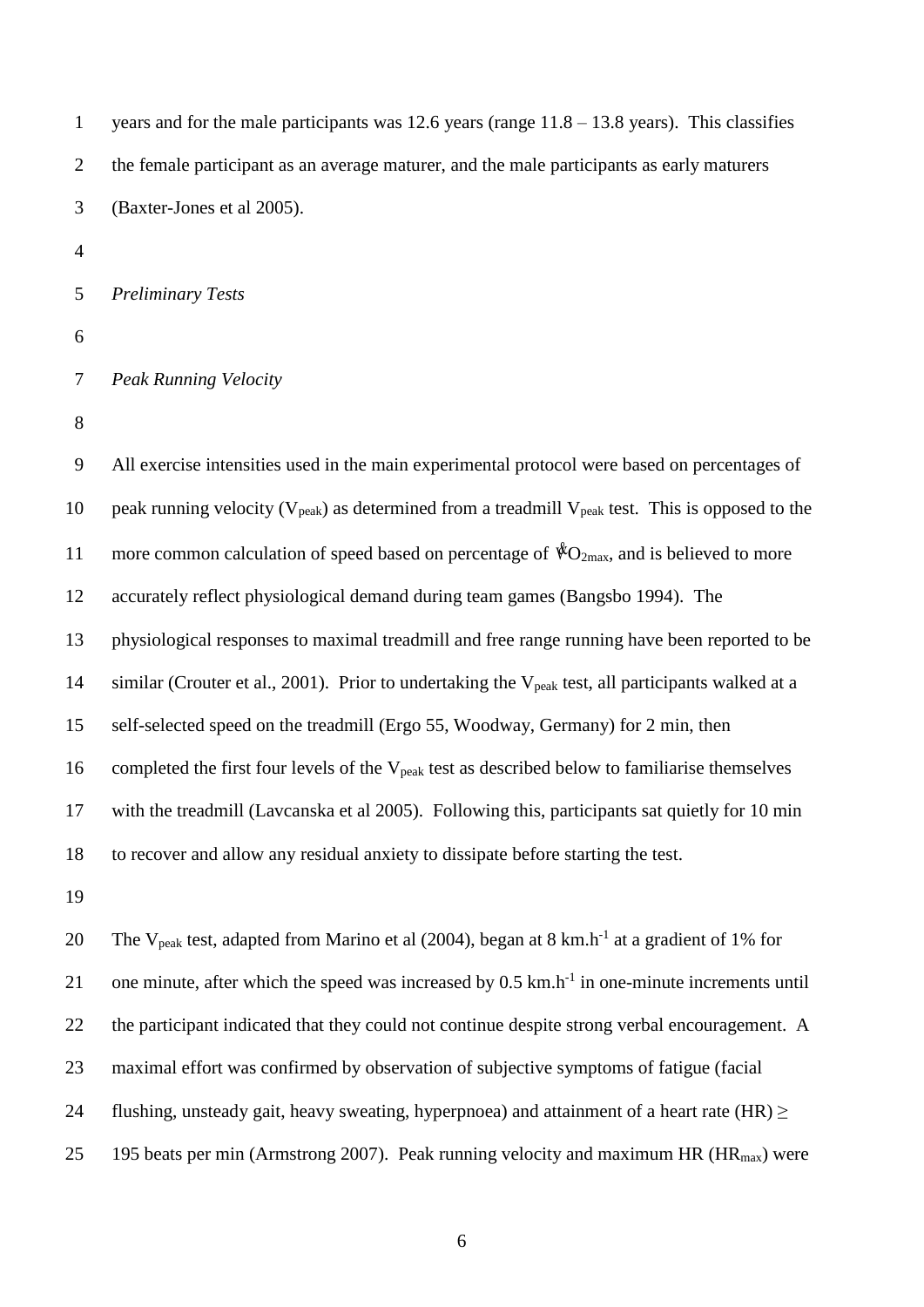calculated as the highest treadmill velocity maintained for 30 s and the highest 5 s average, respectively. After a 15 min seated recovery participants performed 15 min of the LIST, as described below, to familiarise themselves with the running speeds required and the data collection procedures.

#### *Experimental Design*

 All participants completed two trials separated by a minimum of three, and maximum of seven, days. During each trial participants consumed either a 100% maltodextrin CHO gel (CHO trial) or a non-CHO artificially sweetened gel (placebo (PLA) trial), matched for taste, texture, and mouth-feel (High5 Ltd, Bardon, Leicestershire). All trials were randomised, counterbalanced, and double-blinded to control for order effects and experimenter bias. Each participant completed both trials at the same time of day, or as close to this as possible. The 14 gel was consumed in amounts that enabled a standardised CHO intake of 0.78 g.kg<sup>-1</sup> BM for each participant, to enable a direct comparison with previous work from this laboratory (Phillips et al 2010). As the two gels were of slightly different colour they were prepared in non-transparent bottles by the individual in control of trial blinding, so that neither the investigator nor the participants could see the gel at any time. Participants were requested to refrain from heavy physical activity for 48 h before each trial. Additionally, they were asked to record their food and fluid intake, including the portion size of all food consumed and the volume of all fluid ingested, for 24 h before the first trial. This diet was replicated prior to trial two to standardise muscle and hepatic glycogen concentrations and hydration status. Participants were not requested to record food and fluid intake in the depth of detail that would have enabled a subsequent dietary composition analysis. Requesting this would have placed greater stress on extremely time-pressured participants and their parents, and may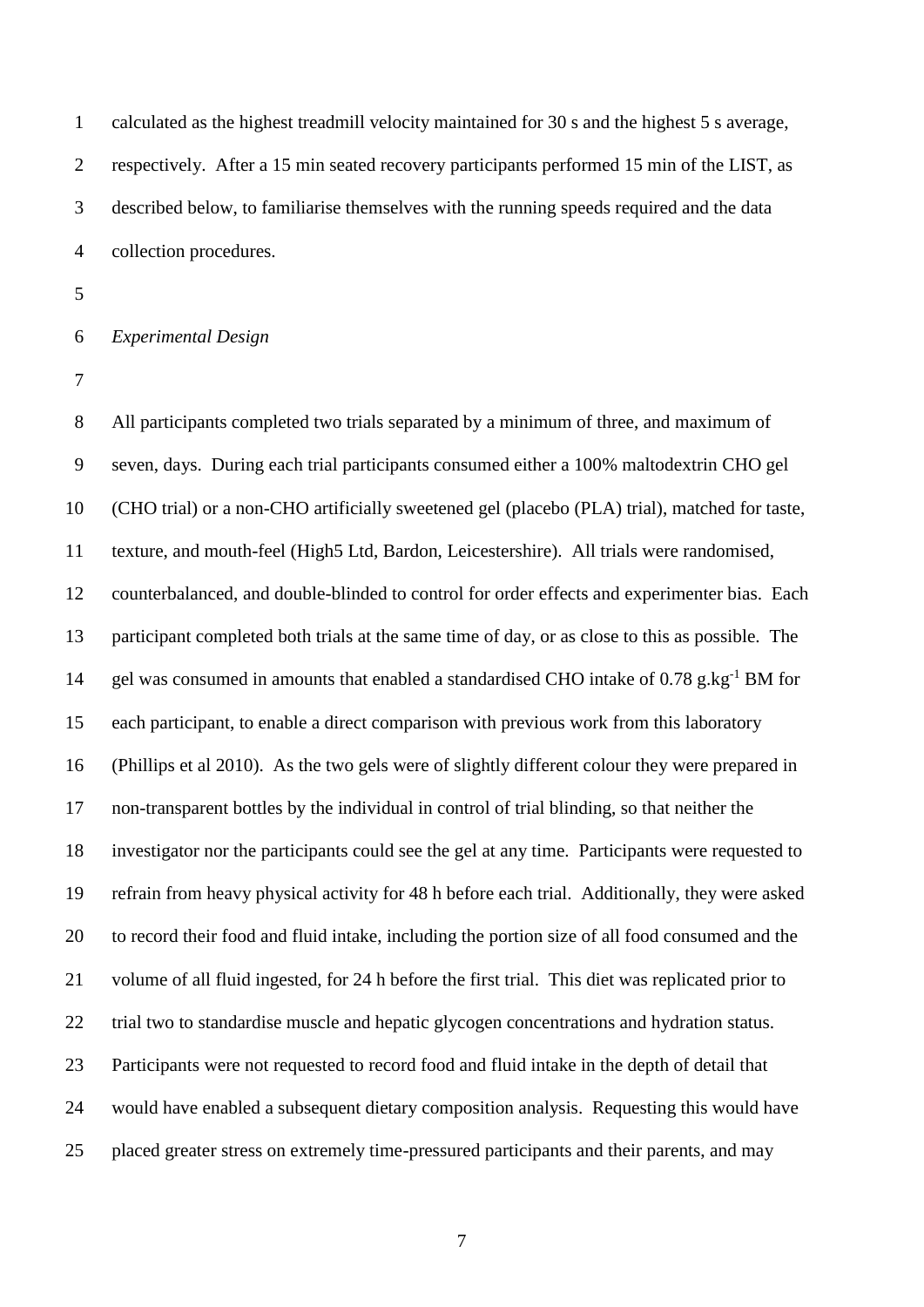have negatively affected adherence to the dietary record, and/or retention of participants through the full study.

#### *Experimental Protocol*

 Standing height was measured using a free-standing adjustable stadiometer (Seca, model no. 2251821009, Germany). After voiding and urinating, if necessary, dry nude BM was recorded (Seca Digital, model no. 7052321009, Germany). After attaching the HR monitor chest strap and watch (Polar RS400, Polar Electro Oy, Finland) participants sat quietly for 5 min, then completed a standardised warm-up consisting of jogging, striding and dynamic stretching for 10 min. Immediately following the warm-up, participants sat and were 12 instructed to consume the prescribed gel (0.818 ml.kg<sup>-1</sup> BM) followed by 5 ml.kg<sup>-1</sup> BM of water during the 5 min before commencing exercise. Water was ingested to offset the potential influence of dehydration (Patterson & Gray 2007), and was consumed in volumes that have previously been administered in this population during the same exercise protocol (Phillips et al 2010). Once the initial gel and water bolus had been consumed, participants were asked to state which gel they believed was being prescribed.

 The LIST was conducted indoors, on a level rubber floor, as described elsewhere (Phillips et al 2010). Briefly, participants completed four blocks of part A of the LIST separated by 3 min seated recovery, followed by an intermittent run to exhaustion (part B). Participants 22 consumed the solution  $(0.327 \text{ ml} \cdot \text{kg}^{-1} \text{ BM})$  followed by water  $(2 \text{ ml} \cdot \text{kg}^{-1} \text{ BM})$  in the recovery period between each 15 min block and in the recovery period before commencing part B. After the measurement of post-exercise BM, participants were asked again to state which gel they believed they had received during the protocol, to observe whether exercise exerted any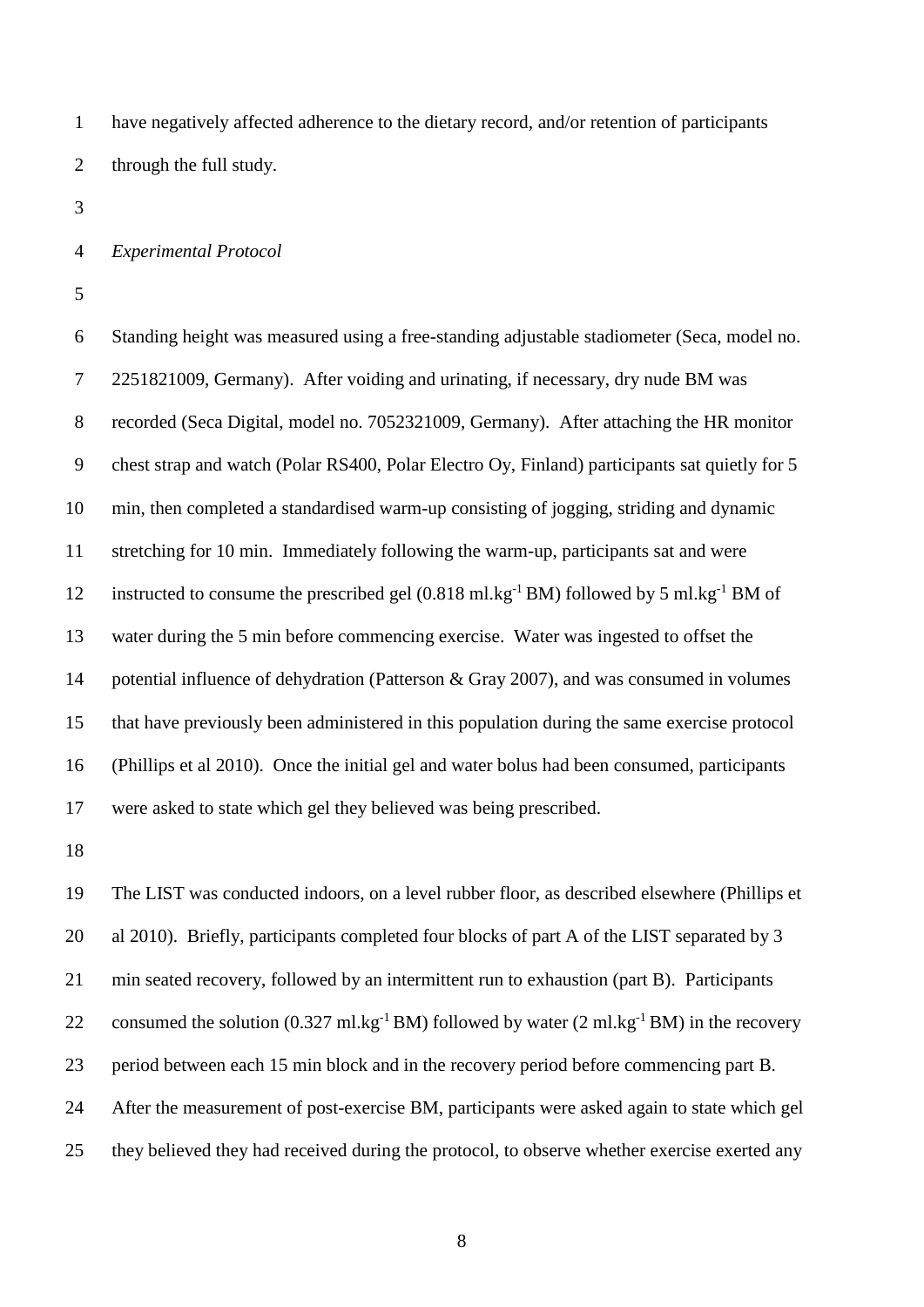influence on their gel choice. Participants were clearly informed that they were free to change their mind from their pre-exercise gel choice, or to keep their selection the same.

#### *Measurements*

6 Heart rate was recorded at 5 s intervals throughout the  $V_{peak}$  test and the experimental protocol using short-range telemetry. Data was retrieved and downloaded onto a computer software program (Polar ProTrainer 5, Polar Electro Oy, Finland) for subsequent analysis. Ambient temperature and humidity were recorded immediately before the start of the protocol and at the end of each 15 min block in part A using a digital hygro-thermometer (Tako Astatic Technology, Malaysia). Ratings of perceived exertion (RPE) were measured during the first shuttle of the final walking phase of each 15 min block in part A and at exhaustion in part B using the Children's Omnibus Scale of Perceived Exertion (0-10 scale), which has been validated for use with participants of the age range in this study (Roemmich et al 2006). Gut fullness (GF) and gastric discomfort (GD) were assessed immediately on completion of each 15 min block in part A and at exhaustion in part B using anchored 10 17 point scales (1 = not at all, 10 = extremely). Sprint times were measured in one direction by two wireless infrared single-beam photoelectric cells (Speed Trap 2, Gill Athletics, Illinois) placed 15 m apart. If participants needed to urinate at any time from the onset of the protocol until completion of the measurement of post-exercise BM they did so into a measuring jug, with this volume incorporated into the BM loss calculation. Body mass loss was calculated from the difference between pre- and post-exercise nude BM, corrected for fluid intake and 23 urine output. Sweat rate  $(SR; L.h^{-1})$  was calculated using the equation: (Pre-exercise BM (kg) 24 + fluid ingested  $(L)$  – urine output  $(L)$  – post-exercise BM  $(kg)$ ) / protocol duration (min) x 60 (Edwards et al 2007). This calculation does not account for BM loss due to fuel oxidation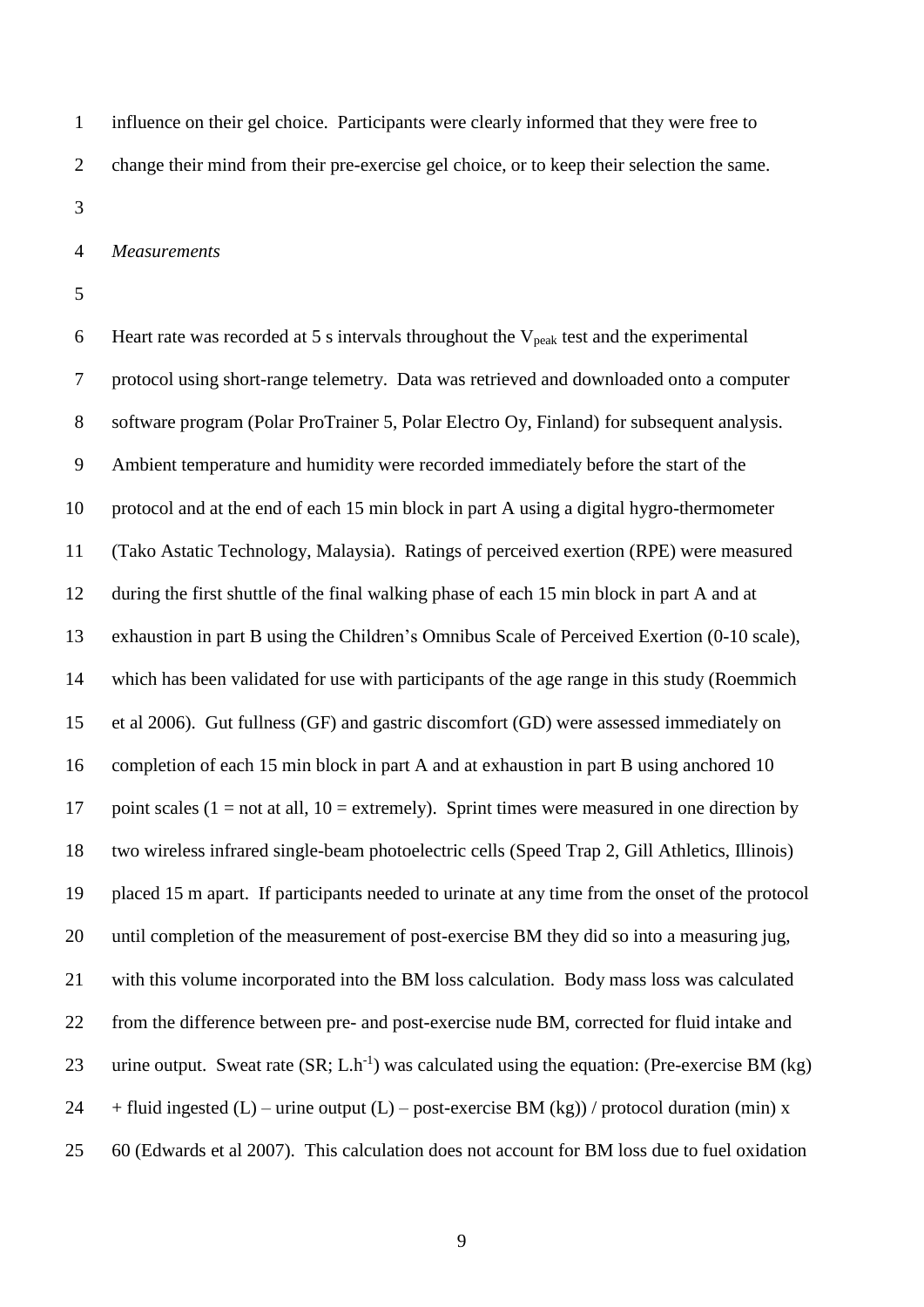and respiratory fluid loss, but it is unlikely these would differ between trials (Edwards et al 2007).

#### *Statistical Analysis*

 The Shapiro-Wilk test for normality was employed on all data sets. Paired *t*-tests compared between-trials differences in fluid, gel and CHO intake, pre-exercise BM, BM loss and SR, HR during part B, and HR, GF and GD at exhaustion. Distance covered in part A and B, time to exhaustion and RPE at exhaustion were analysed using the Wilcoxon matched-pairs test. Mean ambient temperature and relative humidity, sprint times and peak sprint times, and HR, GF and GD during part A were analysed with a 2 way (gel x time) ANOVA. Bonferroni pairwise comparisons were used to explore significant main effects with the exception of GF, where Wilcoxon matched-pairs tests with Bonferroni correction were used due to the grouped data displaying non-normal distribution. Friedman tests were used to analyse the main effect of time during part A within each trial for RPE. Wilcoxon matched- pairs tests, with Bonferroni correction, explored significant within-trials main effects. Chi- square analysis assessed the frequency distribution of gel choice responses. Effect sizes (ES) 18 from ANOVA were calculated using partial eta squared  $(\eta^2)$  values, which were square rooted to give correlation coefficients (Field 2005). Effect sizes generated from *t* scores were calculated using the equation of Rosnow and Rosenthal (2005), and from *z* scores using the equation of Rosenthal (1991), to give correlation coefficients (Field 2005). Effect sizes were 22 defined as small  $(r = 0.1 - 0.3)$ , moderate  $(r = 0.3 - 0.5)$ , large  $(r = 0.5 - 0.7)$ , very large  $(r = 0.7 - 0.7)$ 23 0.9), and nearly perfect  $(r = 0.9-1.0)$ , based on the classifications of Hopkins (2006). Data 24 are mean  $\pm$  SD, and with the exception of analyses using the Bonferroni correction, 25 significance was set at  $P < 0.05$ .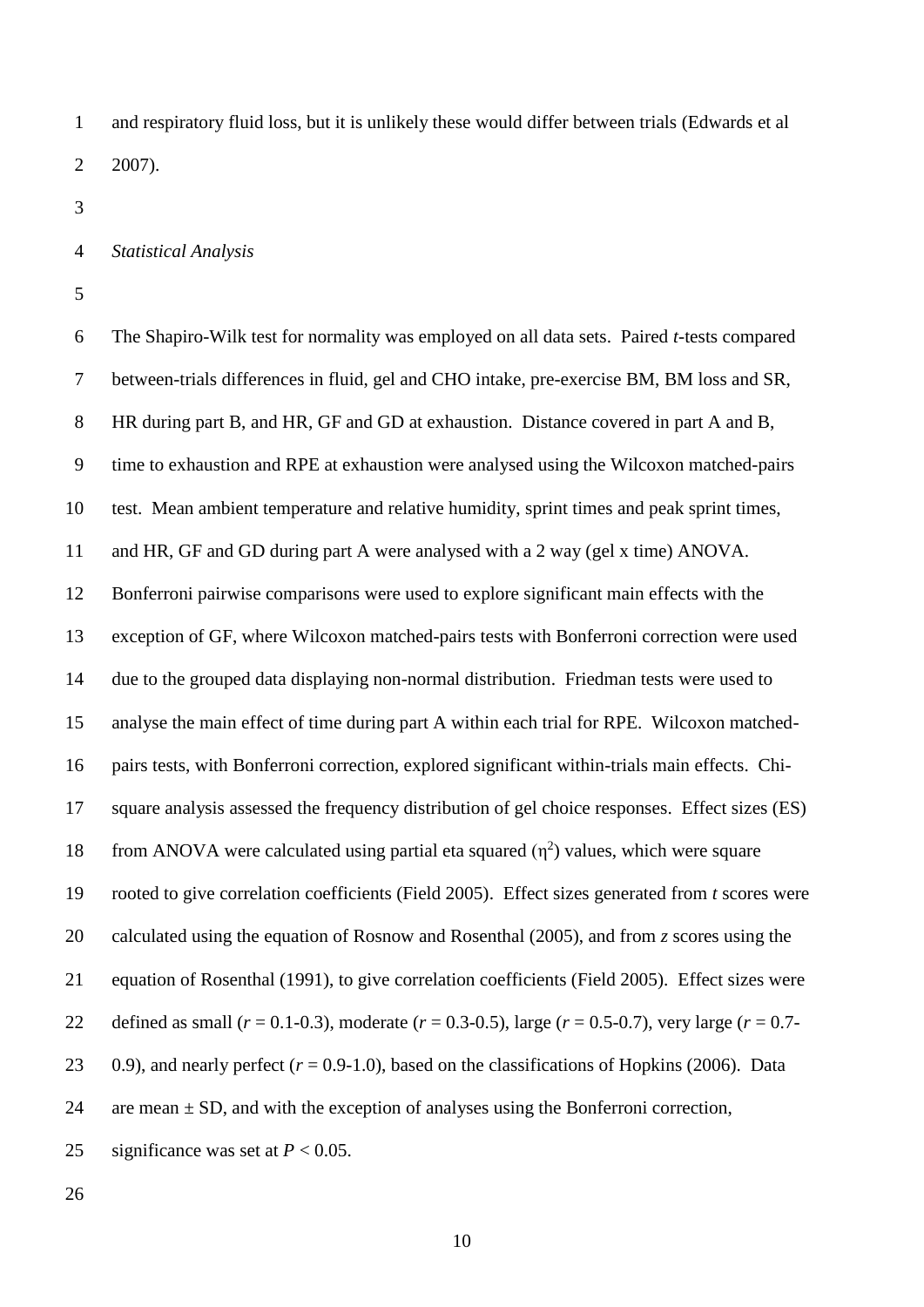| $\mathbf{1}$   | <b>Results</b>                                                                                                         |
|----------------|------------------------------------------------------------------------------------------------------------------------|
| $\overline{2}$ |                                                                                                                        |
| 3              | <b>Preliminary Tests</b>                                                                                               |
| $\overline{4}$ |                                                                                                                        |
| 5              | Mean V <sub>peak</sub> attained in the incremental treadmill run to exhaustion was $14.6 \pm 0.9$ km.h <sup>-1</sup> . |
| 6              | Mean HR <sub>max</sub> and RPE at exhaustion were $197 \pm 6$ beats per min and $9.2 \pm 0.4$ , respectively.          |
| 7              |                                                                                                                        |
| 8              | Distance covered and time to exhaustion                                                                                |
| 9              |                                                                                                                        |
| 10             | By design, distance covered during part A was the same in the CHO and PLA trials $(7.1 \pm 0.2)$                       |
| 11             | km). Time to exhaustion during part B of the LIST for both trials is shown in Figure 1.                                |
| 12             | Participants ran for 21.1% longer in the CHO compared to the PLA trial ( $P < 0.05$ , $r = 0.67$ ),                    |
| 13             | corresponding with a significantly greater distance covered in the CHO trial (787 $\pm$ 319 vs.                        |
| 14             | $669 \pm 424$ m, $P < 0.05$ , $r = 0.57$ ).                                                                            |
| 15             |                                                                                                                        |
| 16             | PLEASE PLACE FIGURE 1 HERE                                                                                             |
| 17             |                                                                                                                        |
| 18             | Sprint times                                                                                                           |
| 19             |                                                                                                                        |
| 20             | The mean time of all sprints, and the mean of participants' peak sprint time only, in each                             |
| 21             | block of part A of the LIST is shown in Figure 2A and 2B, respectively. Sprint times                                   |
| 22             | throughout the LIST were faster in the CHO trial, but did not reach statistical significance                           |
| 23             | $(F_{1,10} = 1.1, P = 0.33, r = 0.31)$ . There was also no interaction effect (gel x time, $F_{3,30} = 0.4$ ,          |
| 24             | $P = 0.75$ , $r = 0.20$ ). There was a main effect of time on sprint duration ( $F_{3,30} = 25.1$ , $P <$              |
| 25             | 0.001, $r = 0.85$ ). Sprint times in block 2 were significantly slower than block 1 ( $P < 0.05$ , $r =$               |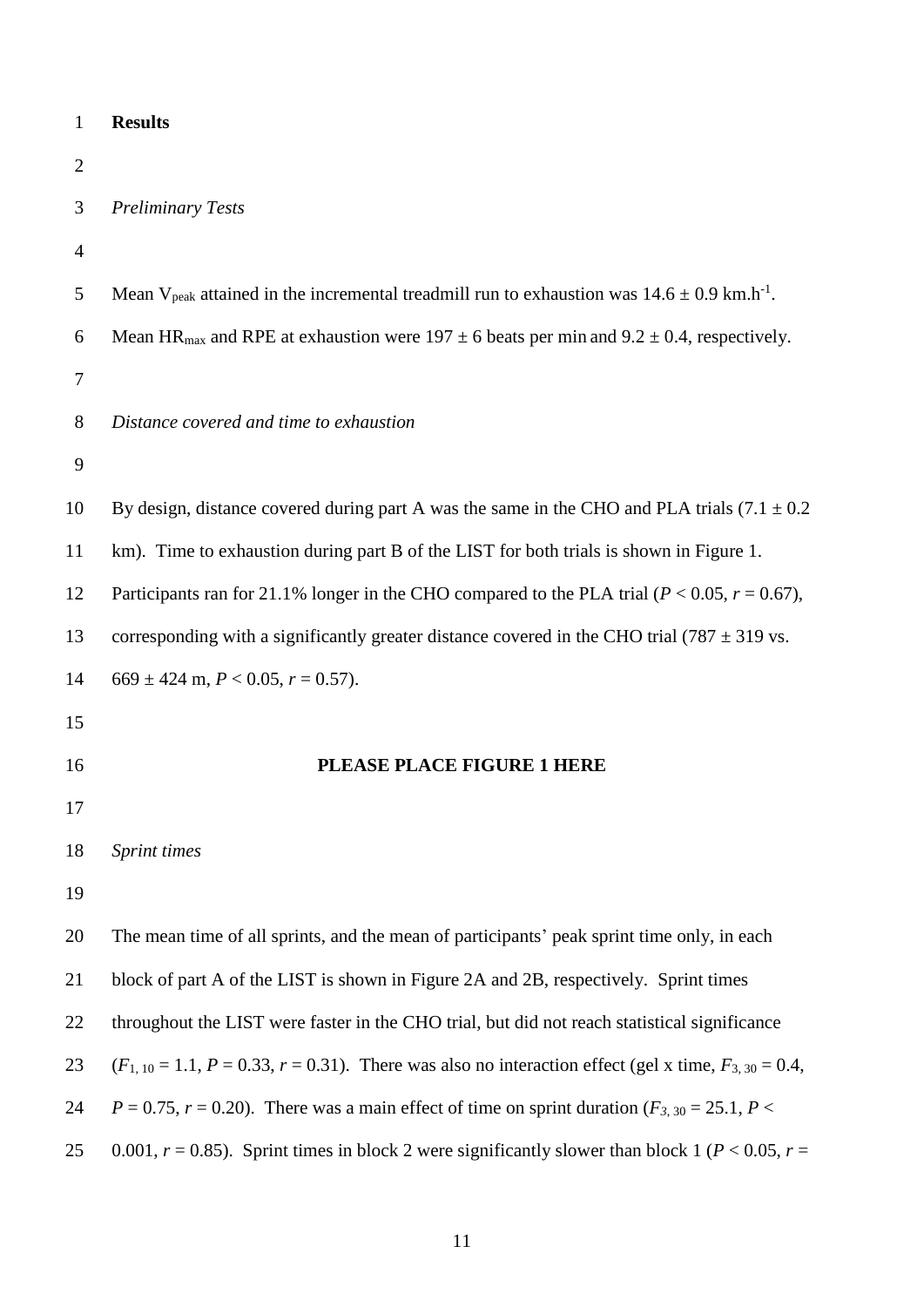| $\mathbf{1}$   | 0.77) and in block 3 were significantly slower than block 2 ( $P < 0.05$ , $r = 0.80$ ). There was                |
|----------------|-------------------------------------------------------------------------------------------------------------------|
| $\overline{2}$ | no significant difference in sprint time between blocks 3 and 4 ( $P = 0.21$ , $r = 0.68$ ). Mean                 |
| 3              | peak sprint time was not significantly different between-trials ( $F_{1,10} = 0.06$ , $P = 0.81$ , $r =$          |
| $\overline{4}$ | 0.08) and there was no interaction effect ( $F_{3,30} = 0.4$ , $P = 0.72$ , $r = 0.21$ ). There was a main        |
| 5              | effect of time on peak sprint duration ( $F_{3,30} = 15.1$ , $P < 0.001$ , $r = 0.78$ ). Peak sprint times in     |
| 6              | block 3 were significantly slower than block 2 ( $P < 0.05$ , $r = 0.82$ ). There was no significant              |
| $\tau$         | difference between blocks 1 and 2 ( $P = 0.33$ , $r = 0.52$ ) or 3 and 4 ( $P = 1.0$ , $r = 0.41$ ).              |
| 8              |                                                                                                                   |
| 9              | PLEASE PLACE FIGURES 2A and 2B HERE                                                                               |
| 10             |                                                                                                                   |
| 11             | Heart rate, ratings of perceived exertion, and gastric measures                                                   |
| 12             |                                                                                                                   |
| 13             | Mean HR and RPE during part A of the LIST, and mean peak HR and mean RPE at                                       |
| 14             | exhaustion in part B are shown in Table 1. There was no significant treatment ( $F_{1,8} = 0.21$ , P              |
| 15             | $= 0.66$ , $r = 0.16$ ) or interaction ( $F_{3,24} = 1.34$ , $P = 0.29$ , $r = 0.38$ ) effect on HR during part A |
| 16             | of the LIST. There was a main effect of time for HR in part A ( $F_{1,32,10,56} = 12.18, P < 0.005$ ,             |
| 17             | $r = 0.78$ ). Heart rate in block 2 was significantly greater than block 1 ( $P < 0.001$ , $r = 0.95$ ).          |
| 18             | There was no significant difference between blocks 2 and 3 ( $P = 1.0$ , $r = 0.14$ ) or 3 and 4 ( $P = 1.0$ )    |
| 19             | $= 0.97$ , $r = 0.35$ ). Mean HR during part B of the LIST was greater in the CHO trial, but did                  |
| 20             | not reach statistical significance (175 ± 5 vs. 173 ± 6 beats per min, $P = 0.42$ , $r = 0.31$ ). Peak            |
| 21             | HR at exhaustion in part B was also higher in the CHO trial, but again this was not significant                   |
| 22             | $(P = 0.56, r = 0.23)$ . Ratings of perceived exertion were very similar at all time points                       |
| 23             | between trials, with no significant differences found. A main effect of time was present for                      |
| 24             | the CHO ( $\chi^2(3)$ = 29.8, P < 0.001) and PLA ( $\chi^2(3)$ = 31.1, P < 0.001) trials. Ratings of              |
| 25             | perceived exertion increased significantly with each successive exercise block ( $P < 0.001$ , $r =$              |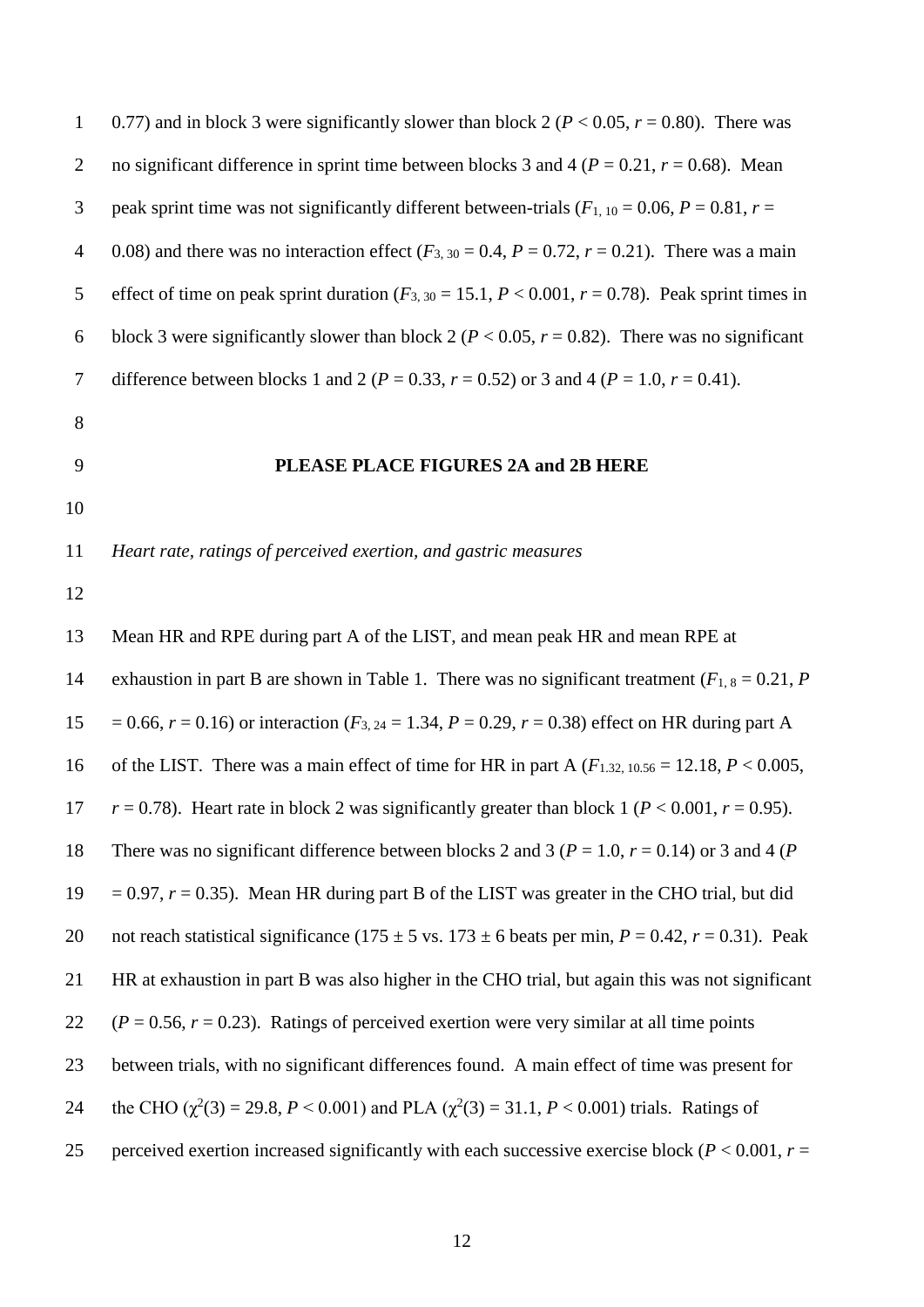1 0.89, 0.76 and 0.76, respectively) . There was no between-trials difference in RPE at 2 exhaustion ( $P = 1.0, r = 0$ ).

- 3
- 

#### 4 **PLEASE INSERT TABLE 1 HERE**

5

6 Mean GF and GD during part A of the LIST, and at exhaustion in part B, are shown in Table 7 2. Mean GF was greater in the CHO trial throughout part A of the LIST, but this was not 8 statistically significant  $(F_{1, 10} = 3.50, P = 0.09, r = 0.51)$ . There was also no interaction effect 9 ( $F_{1.74, 17.36} = 0.65, P = 0.52, r = 0.25$ ). There was a significant effect of time on GF ( $F_{1.47, 14.71}$ ) 10 = 7.72,  $P < 0.01$ ,  $r = 0.66$ ). Gut fullness in block 3 was significantly greater than block 2 (*P* 11 < 0.01,  $r = 0.56$ ). There was no significant difference between blocks 1 and 2 ( $P = 0.06$ ,  $r =$ 12 0.40) or 3 and 4 ( $P = 1.0$ ,  $r = 0$ ). Gut fullness scores during part A of the LIST were modest. 13 Gut fullness at exhaustion was higher in the CHO trial, but this was not statistically 14 significant ( $P = 0.24$ ,  $r = 0.37$ ). There was no treatment ( $F_{1,10} = 0.14$ ,  $r = 0.11$ ) or interaction 15  $(F_{3,30} = 0.97, r = 0.30)$  effect on GD. Gastric discomfort increased significantly with time 16 (*F*<sub>1.45, 14.52</sub> = 13.06, *P* < 0.005, *r* = 0.75), and was significantly greater in block 2 than block 1 17 (*P* < 0.05, *r* = 0.64) and block 3 than block 2 (*P* < 0.05, *r* = 0.54). There was no significant 18 difference between blocks 3 and 4 (*P* = 1.0, *r* = 0.06). Gastric discomfort scores during part 19 A were also moderate. Gastric discomfort at exhaustion was higher in the CHO trial, but this 20 was not statistically significant  $(P = 0.59, r = 0.17)$ . 21 22 **PLEASE PLACE TABLE 2 HERE**

23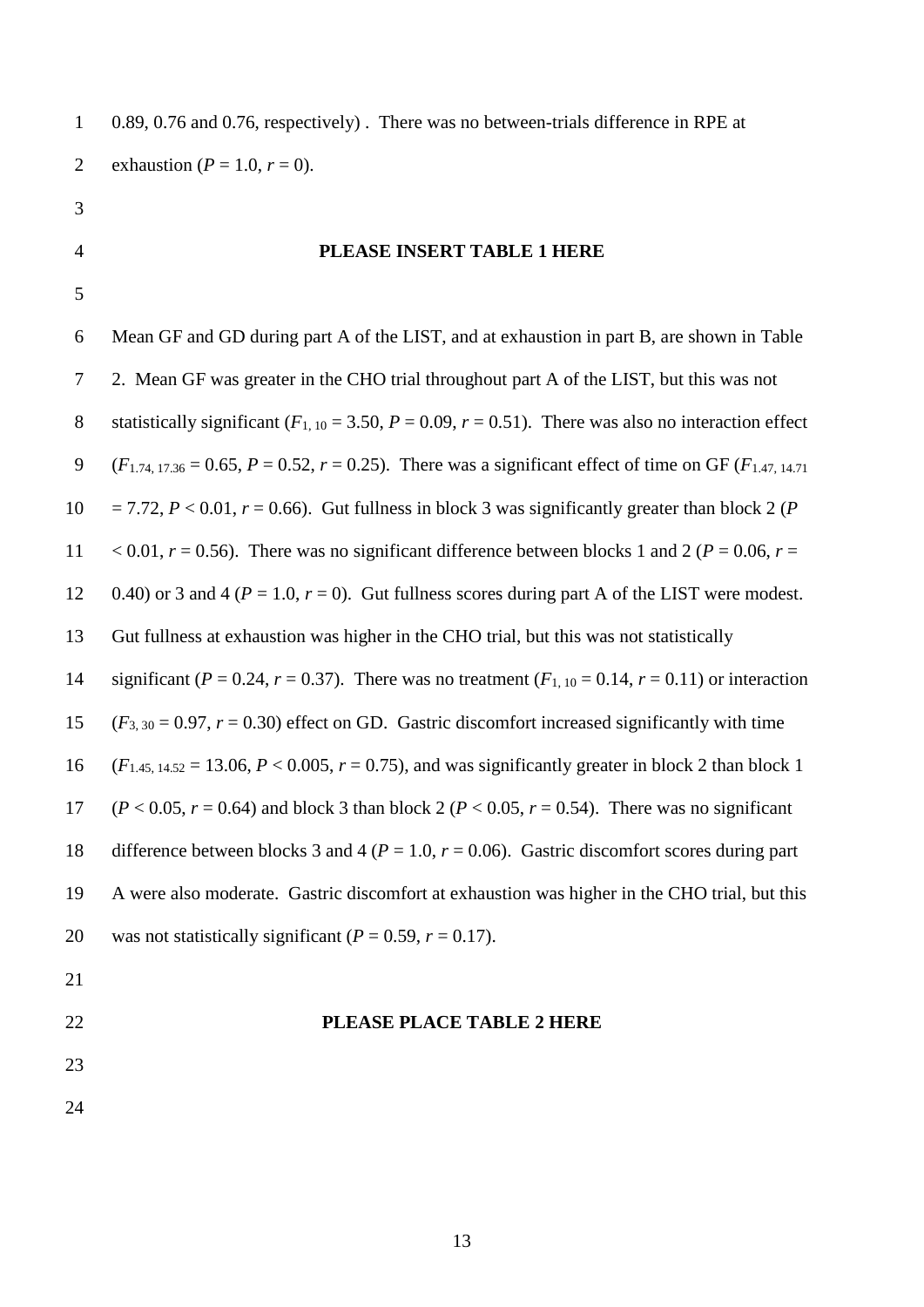| 3              | Mean pre-exercise dry nude BM was not significantly different between the CHO and PLA                   |
|----------------|---------------------------------------------------------------------------------------------------------|
| $\overline{4}$ | trials (62.4 $\pm$ 9.1 and 62.9 $\pm$ 9.2 kg, respectively, P = 0.27, r = 0.34). Mean BM loss in the    |
| 5              | CHO and PLA trials was $1.0 \pm 0.4$ and $1.1 \pm 0.3$ kg, respectively ( $P = 0.36$ , $r = 0.29$ ),    |
| 6              | equating to a mean loss of 1.59 $\pm$ 0.53 and 1.67 $\pm$ 0.37% of pre-exercise BM (P = 0.50, r =       |
| $\tau$         | 0.22). Mean SR was $0.77 \pm 0.27$ and $0.85 \pm 0.27$ L.h <sup>-1</sup> in the CHO and PLA trials,     |
| $8\,$          | respectively ( $P = 0.30$ , $r = 0.33$ ), equating to a BM-relative mean sweat loss of $12.42 \pm 4.16$ |
| 9              | and $13.44 \pm 3.70$ ml.kg <sup>-1</sup> BM.h <sup>-1</sup> , respectively ( $P = 0.39$ , $r = 0.28$ ). |
| 10             |                                                                                                         |
| 11             | <b>Blinding</b>                                                                                         |
| 12             |                                                                                                         |
| 13             | After consuming the initial gel bolus immediately prior to exercise, four participants (36%)            |
| 14             | correctly identified both gels and seven (64%) failed to do so. Chi square analysis of the              |
| 15             | responses in the CHO trial found a non-significant deviation from the expected response                 |
| 16             | frequency ( $\chi^2(1) = 0.818$ , $P = 0.37$ ). Post-exercise, only two participants correctly guessed  |
| 17             | both gels. In the PLA trial, five participants (46%) correctly guessed the PLA gel post-                |
| 18             | exercise when they had guessed incorrectly prior to exercise. In the CHO trial, no                      |
| 19             | participants correctly guessed the CHO gel post-exercise after guessing incorrectly pre-                |
| 20             | exercise, but five participants (46%) incorrectly chose the PLA gel post-exercise, having               |
| 21             | guessed correctly pre-exercise.                                                                         |
| 22             |                                                                                                         |
|                |                                                                                                         |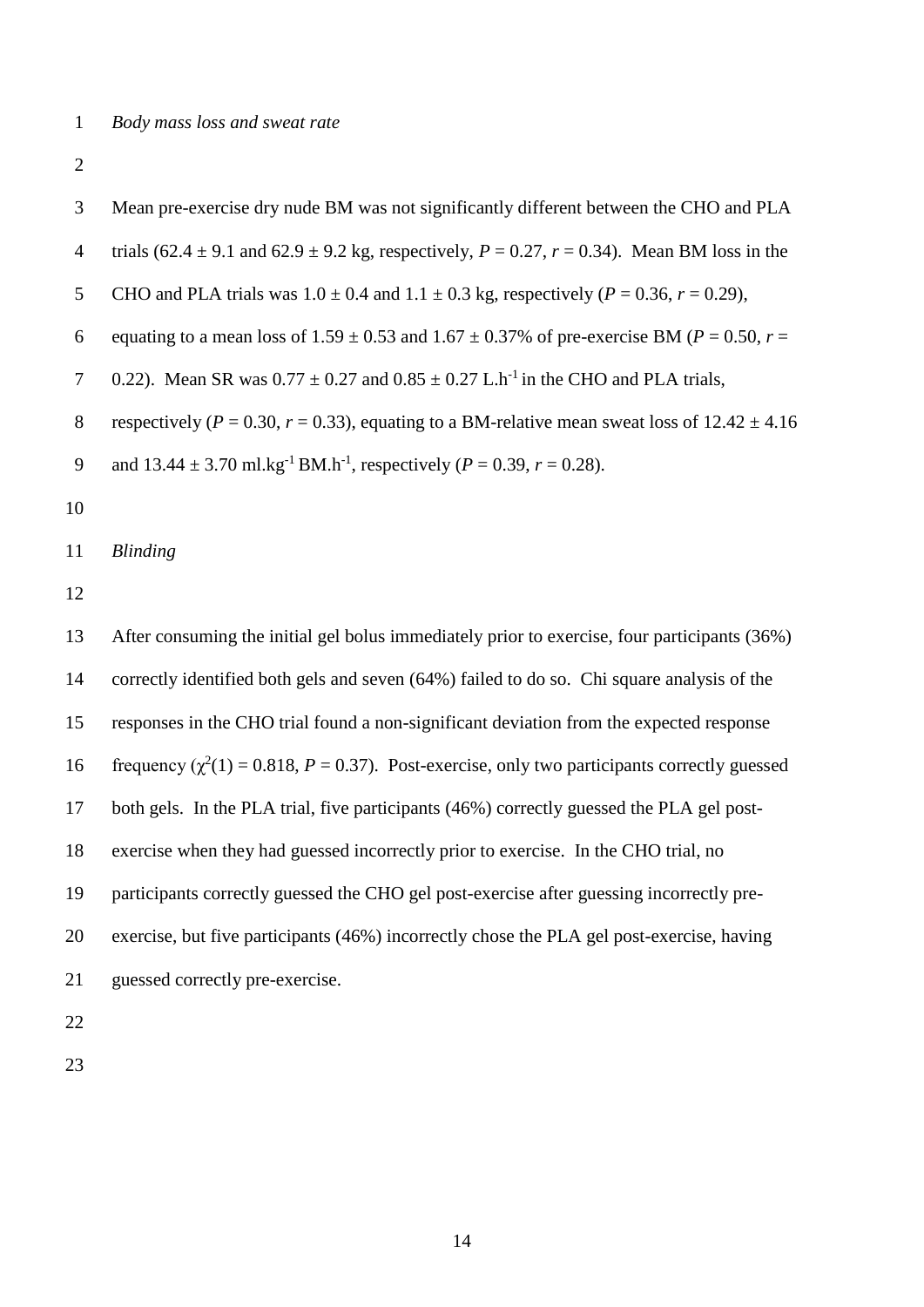| 3              | Mean fluid intake was $811 \pm 119$ and $811 \pm 120$ ml for the CHO and PLA trials, respectively                  |
|----------------|--------------------------------------------------------------------------------------------------------------------|
| $\overline{4}$ | $(P = 0.93, r = 0.03)$ . Mean gel intake in the CHO trial was 132.6 $\pm$ 19.4 ml and in the PLA                   |
| 5              | trial was 132.7 $\pm$ 19.6 ml (P = 0.92, r = 0.03). Combined fluid and gel intake was 943.6 $\pm$                  |
| 6              | 138.3 and 943.9 $\pm$ 139.4 ml ( $P = 0.92$ , $r = 0.03$ ) in the CHO and PLA trials, respectively. In             |
| $\tau$         | the CHO trial, total CHO intake was $38.0 \pm 5.5$ g.h <sup>-1</sup> , or 0.78 g.kg <sup>-1</sup> BM.              |
| 8              |                                                                                                                    |
| 9              | Ambient temperature and relative humidity                                                                          |
| 10             |                                                                                                                    |
| 11             | Mean ambient temperature and relative humidity during the LIST are shown in Table 3.                               |
| 12             | Mean ambient temperature was not significantly different between $(F_{1,10} = 3.59, P = 0.09, r =$                 |
| 13             | 0.51) or within $(F_{1.06, 10.58} = 0.32, P = 0.60, r = 0.18)$ trials. However, a significant gel x time           |
| 14             | interaction was present ( $F_{1.67, 16.70} = 3.87, P < 0.05, r = 0.53$ ). Mean relative humidity was               |
| 15             | not significantly different between $(F_{1,10} = 3.89, P = 0.05, r = 0.57)$ or within $(F_{1,9,18,9} = 1.38,$      |
| 16             | $P = 0.28$ , $r = 0.35$ ) trials, and there was no interaction effect ( $F_{1,7,17,4} = 1.08$ , $P = 0.35$ , $r =$ |
| 17             | 0.31)                                                                                                              |
| 18             |                                                                                                                    |
| 19             | PLEASE PLACE TABLE 3 HERE                                                                                          |
| 20             |                                                                                                                    |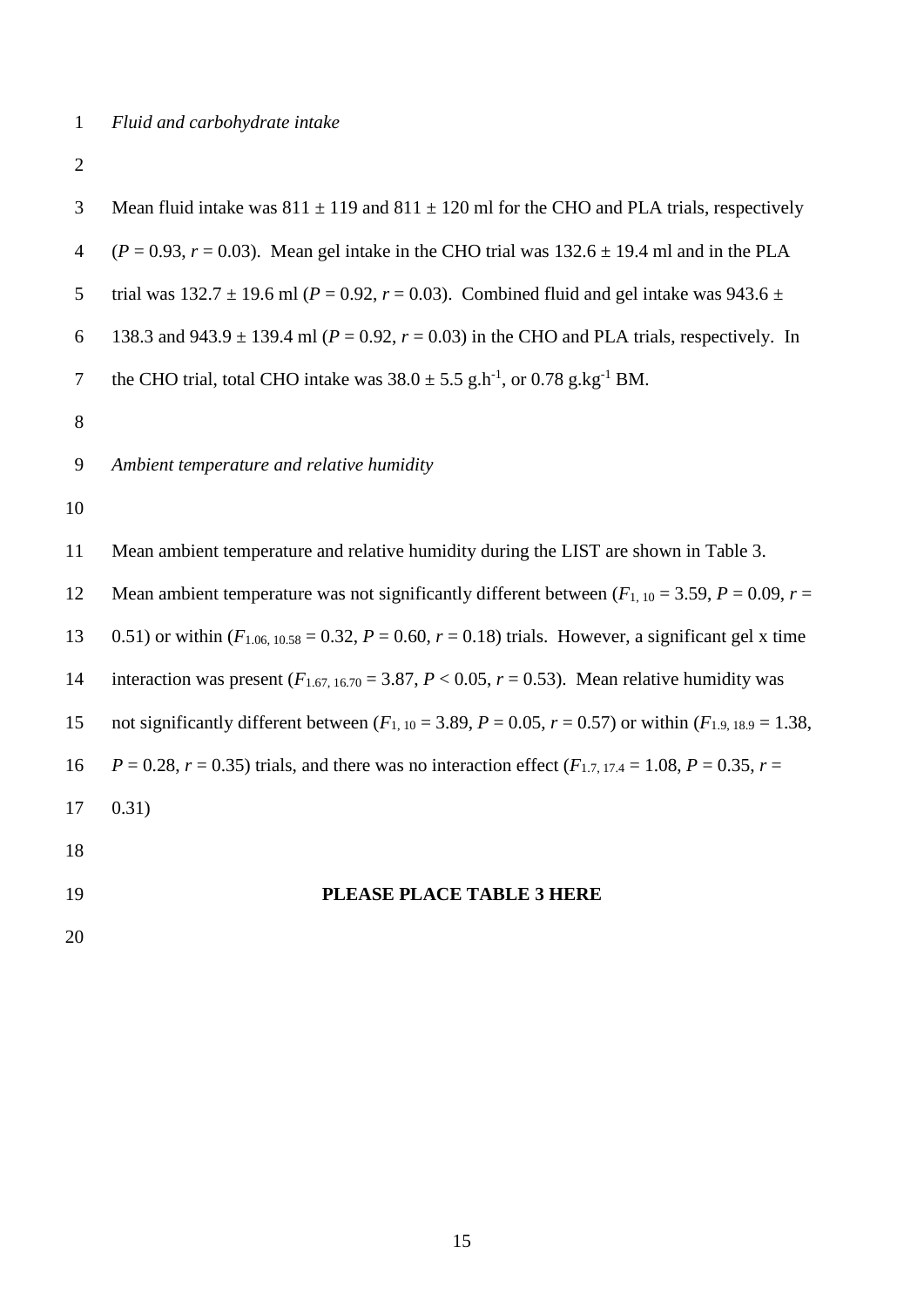- **Discussion**
- 

 This is the first study to demonstrate that ingestion of a CHO gel immediately before, and during, a simulated team games protocol significantly improves the intermittent endurance capacity of adolescent team games players. Carbohydrate gel ingestion did not significantly influence sprint performance during the protocol.

*Time to exhaustion*

 The 21.1% improvement in intermittent endurance capacity in the current study is similar to the 24.4% improvement we recently demonstrated when adolescent team games players ingested equal BM-relative amounts of CHO via a 6% CHO-E solution before and during the same exercise protocol (Phillips et al 2010). Therefore, the current study serves to increase the knowledge base and provide further evidence for an ergogenic effect of CHO supplementation during simulated team games in adolescents. It could be inferred that the influence of CHO reported here may translate into actual team games performance by enabling participants to continue performing high-intensity exercise for longer, which is a recognised marker of performance and fatigue during team games (Carling et al 2008). Using self-paced protocols, such as that proposed by Ali et al (2009), may enable further quantification of this.

 It appears that CHO gels and solutions of similar composition, when administered in volumes that deliver an equal amount of BM-relative CHO, have similar efficacies for adolescents during simulated team games. The observation of a similar time-course of CHO oxidation and peak CHO oxidation rate between CHO gels and drinks of the same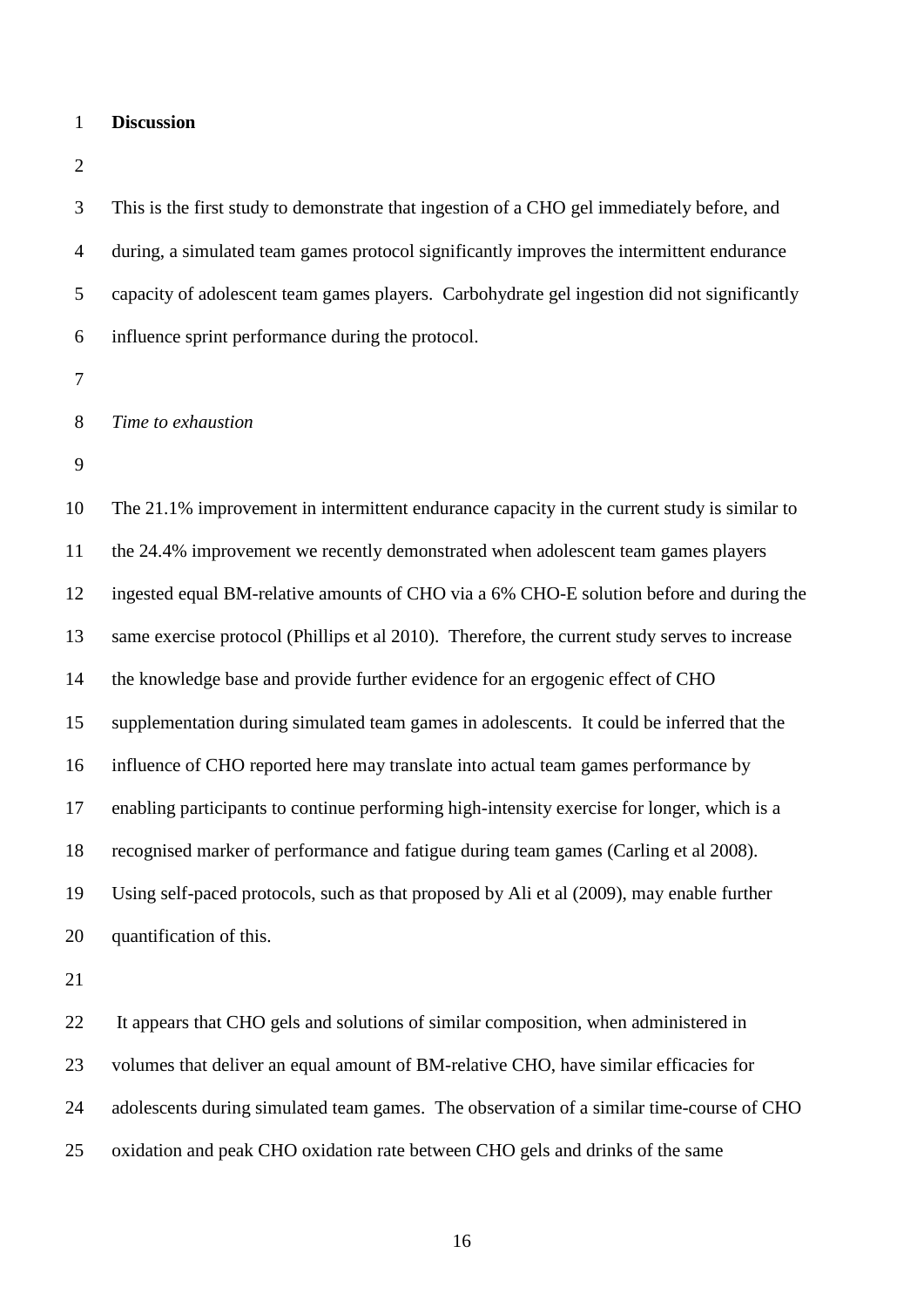composition (Pfeiffer et al 2010) may help to explain this, but would need to be confirmed in adolescents.

 The current findings mimic those of Patterson and Gray (2007), who found a 45% improvement in time to exhaustion at the end of the LIST in the only study to investigate CHO gel supplementation during simulated team games in adults. Patterson and Gray (2007) concluded that the increased intermittent endurance capacity was due to CHO-mediated sparing of muscle glycogen during exercise. The current study did not collect data that would enable direct quantification of enhancement mechanisms due to ethical and consensual restrictions regarding the employment of blood sampling and muscle biopsies in adolescents. However, as discussed in our previous study, metabolic distinctions between adolescents and adults exist that also support the hypothesis of muscle glycogen sparing with CHO ingestion in adolescents (Phillips et al 2010). It is crucial that future research manages to overcome ethical and consensual issues and provide data on the metabolic responses of adolescents during simulated team games with and without CHO ingestion.

 The ~21% improvement in time to exhaustion in the current study is notably lower than the 45% improvement reported by Patterson and Gray (2007). Patterson and Gray (2007) used a PLA solution, matched for taste, colour, and temperature, as a comparison to the CHO gel. Despite matching for these criteria, it is possible that participants would still have been aware of whether they were consuming a gel or a solution, due to the different consistencies of these products. Reporting of blinding statistics would have been useful to validate the success of the single-blinding procedures used. In addition, depending on the amount of information the participants were provided with as to the aims and/or expectations of the study, the use of a PLA solution could have raised a significant potential for experimenter bias and/or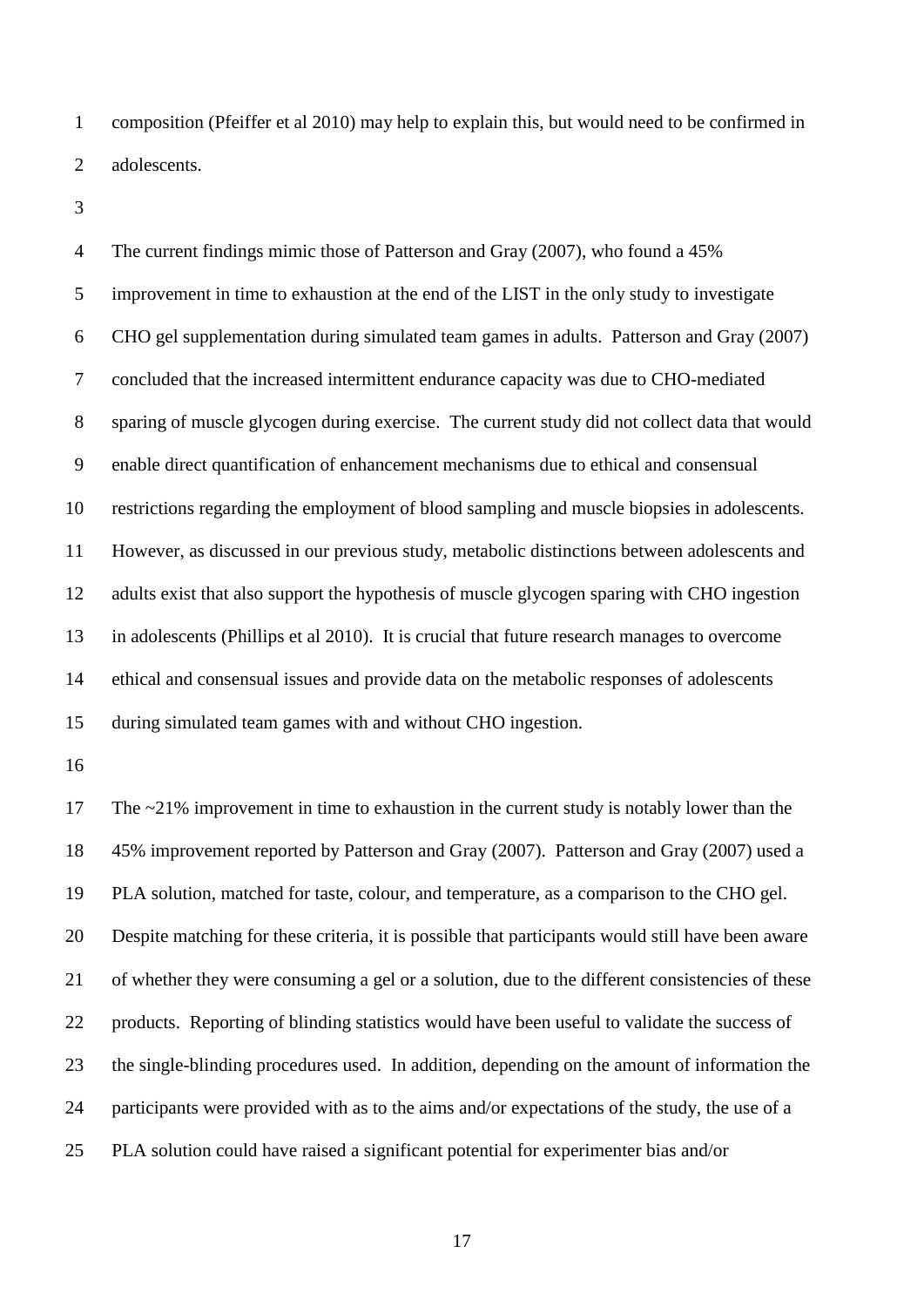| $\mathbf{1}$   | participant expectancy that may have greatly impacted the results. This may help to explain    |
|----------------|------------------------------------------------------------------------------------------------|
| $\overline{2}$ | the difference in intermittent endurance capacity improvement compared with the current        |
| 3              | study. However, the different participant populations used in the two studies (adolescents     |
| $\overline{4}$ | versus adults) could also have contributed to this difference (Phillips et al 2010).           |
| 5              |                                                                                                |
| 6              | <b>Sprint Duration</b>                                                                         |
| $\tau$         |                                                                                                |
| $8\,$          | The finding that CHO gel supplementation did not significantly improve mean sprint or mean     |
| 9              | peak sprint performance during the LIST is in line with other work from this laboratory        |
| 10             | (Phillips et al., 2010), as well as previous adult work (Patterson & Gray 2007). Potential     |
| 11             | reasons for the lack of influence of CHO have been discussed previously (Phillips et al 2010), |
| 12             | and the reader is referred here for further information.                                       |
| 13             |                                                                                                |
| 14             | The only significant attenuation in peak sprint time in the current study occurred between     |
| 15             | blocks 3 and 4, which also corresponded with a significant increase in both GF and GD          |
| 16             | measures. It may be that this increase in GF and GD inhibited sprint performance, which is     |
| 17             | further supported by the significant attenuation of mean sprint time over the same period.     |
| 18             | However, in our previous study, peak sprint time was significantly attenuated in block 3 with  |
| 19             | no significant corresponding increase in measures of GF or GD (Phillips et al 2010).           |
| 20             | Therefore, the parallel increases in these measures in the current study may be coincidental.  |
| 21             |                                                                                                |
| 22             | Heart rate, ratings of perceived exertion, and gastric measures                                |
| 23             |                                                                                                |
| 24             | There were no significant between-trials differences for HR response, RPE, or gastric          |
| 25             | measures. This replicates findings from our previous study (Phillips et al 2010), and from     |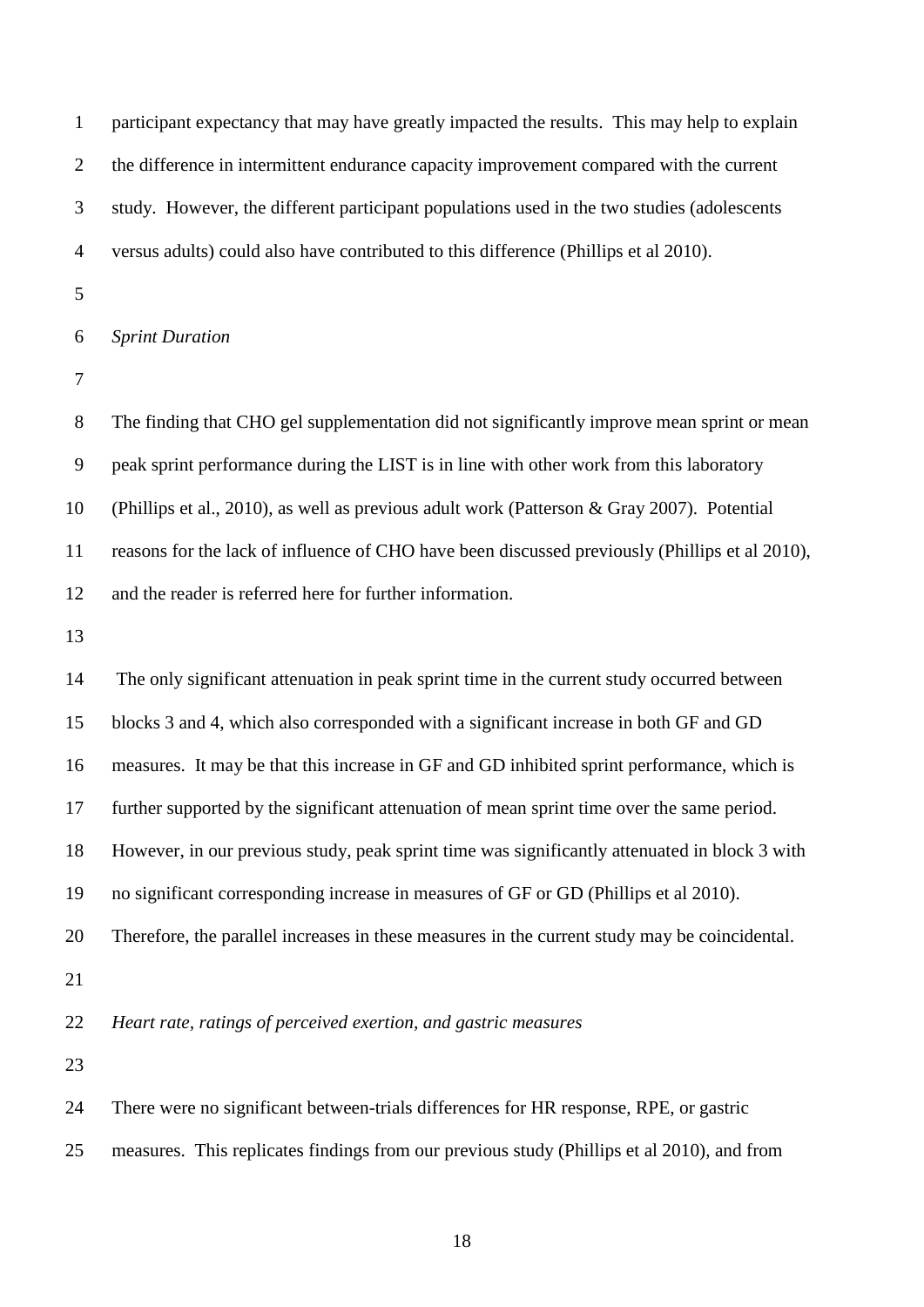| $\mathbf{1}$   | related adult work (Ali et al 2007; Nicholas et al 1995; Welsh et al 2002). In our previous      |
|----------------|--------------------------------------------------------------------------------------------------|
| $\overline{2}$ | study, we demonstrated a significantly greater peak HR at exhaustion in the CHO trial. This      |
| 3              | finding was not replicated in the current study, indicating that it may have been an artefact of |
| $\overline{4}$ | the participant population employed in our previous work, rather than a mechanism of             |
| 5              | enhanced intermittent endurance capacity with CHO supplementation.                               |
| 6              |                                                                                                  |
| $\tau$         | The lack of influence of CHO on RPE reinforces the notion that CHO supplementation               |
| $8\,$          | during sub-maximal team games exercise has a negligible effect on the effort perception of       |
| 9              | adolescents. Along with the HR data, it can therefore be intimated that enhancements in          |
| 10             | intermittent endurance capacity with CHO ingestion in these participants are from a              |
| 11             | metabolic source. Potential causes of the progressive increase in RPE with time are              |
| 12             | discussed elsewhere (Phillips et al 2010).                                                       |
| 13             |                                                                                                  |
| 14             | It appears that a CHO gel of the composition and [CHO] used in this study is tolerated as well   |
| 15             | as an isoenergetic CHO-E solution by adolescents during simulated team games exercise            |
| 16             | (Phillips et al 2010). The greater concentration of the gel means that a lower volume is         |
| 17             | ingested to achieve a given CHO intake compared with a solution, which may explain the           |
| 18             | good tolerance of the gels (Noakes et al 1991). Potential reasons for the influence of time on   |
| 19             | gastric variables have been discussed previously (Phillips et al 2010).                          |
| 20             |                                                                                                  |
| 21             | Carbohydrate and fluid intake                                                                    |
| 22             |                                                                                                  |
| 23             | As evidenced from the above discussion and the results of our previous study (Phillips et al     |
| 24             | 2010), CHO gels and solutions providing the same amount of CHO appear similarly                  |
| 25             | efficacious for maintaining physiological function and improving intermittent endurance          |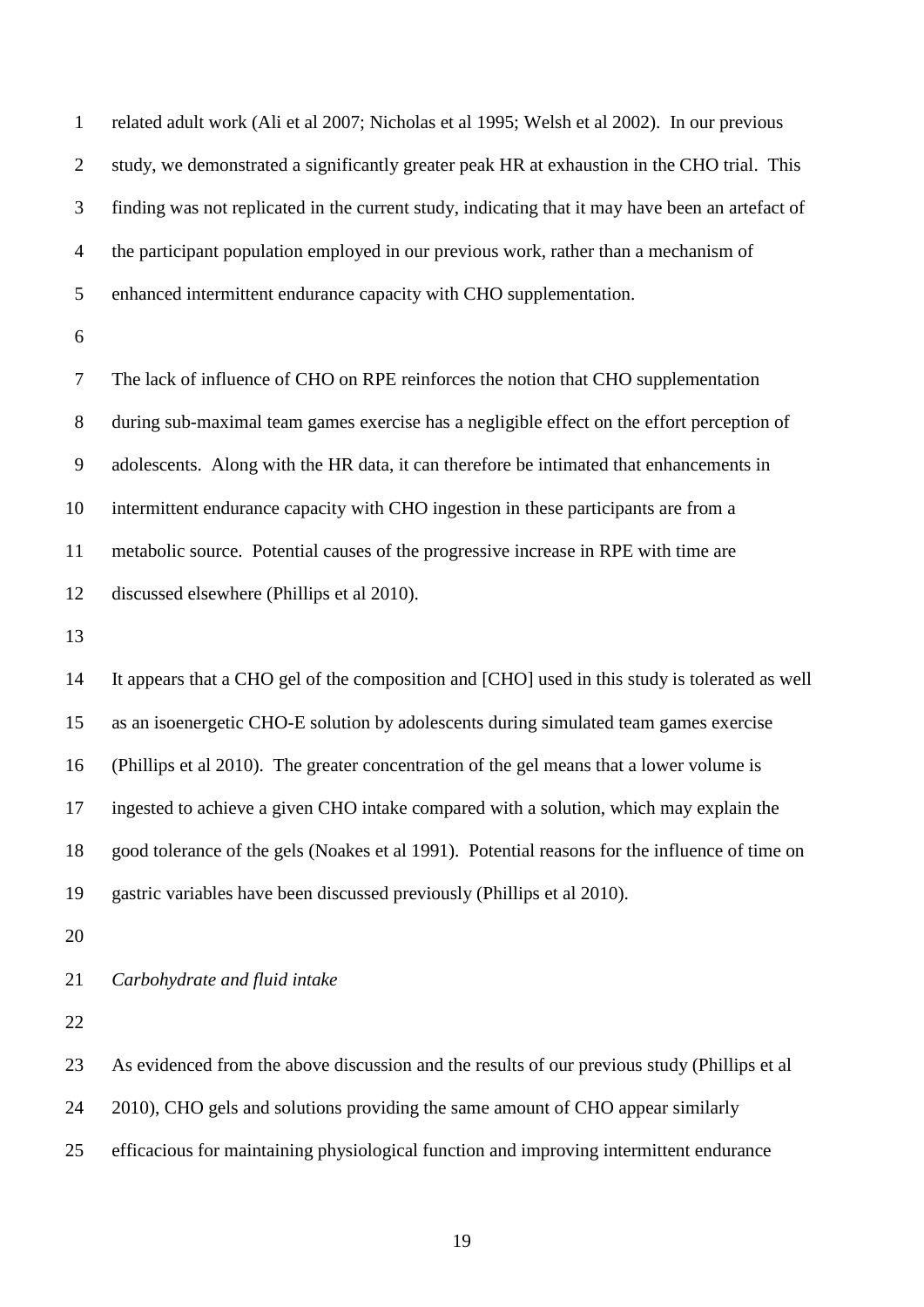| $\mathbf{1}$   | capacity during team games exercise in adolescents. Clearly, the BM-relative and absolute        |
|----------------|--------------------------------------------------------------------------------------------------|
| $\overline{2}$ | CHO intake in our two studies is lower than adult research. It is also lower than that           |
| 3              | recommended by adult guidelines for performance enhancement (Jeukendrup 2004).                   |
| $\overline{4}$ | However, a significant ergogenic effect was still reported. This evidence, from two studies      |
| 5              | using the same exercise protocol and CHO concentration ([CHO]), and similar participants,        |
| 6              | suggests that $CHO_{exo}$ requirements are different for adolescents than adults, with perhaps a |
| $\tau$         | lower CHO intake able to promote significant exercise enhancement (Phillips et al                |
| $8\,$          | unpublished data).                                                                               |
| 9              |                                                                                                  |
| 10             | Body mass loss and sweat rate                                                                    |
| 11             |                                                                                                  |
| 12             | The non-significant between-trials difference in BM loss in the current study is in agreement    |
| 13             | with Phillips et al (2010) and previous adult work (Ali et al 2007; Nicholas et al 1995), as is  |
| 14             | the similar between-trials mean SR (Phillips et al 2010). Together, this data suggests a         |
| 15             | similar degree of thermal stress, and thermoregulatory ability, between trials. These data       |
| 16             | represent the only published information currently available on the BM loss and SR of            |
| 17             | adolescents during simulated team games, therefore further comparative discussion is not         |
| 18             | possible.                                                                                        |
| 19             |                                                                                                  |
| 20             | <b>Blinding</b>                                                                                  |
| 21             |                                                                                                  |
| 22             | Analysis of the solution responses in the CHO trial demonstrated that the blinding procedures    |
| 23             | used in this study were successful. However, as discussed by Phillips et al (2010), it may be    |
| 24             | inappropriate to evaluate the success of blinding procedures simply by comparing them to         |
| 25             | chance (Boutron et al 2005). It appears that exercise did not provide any cues enabling          |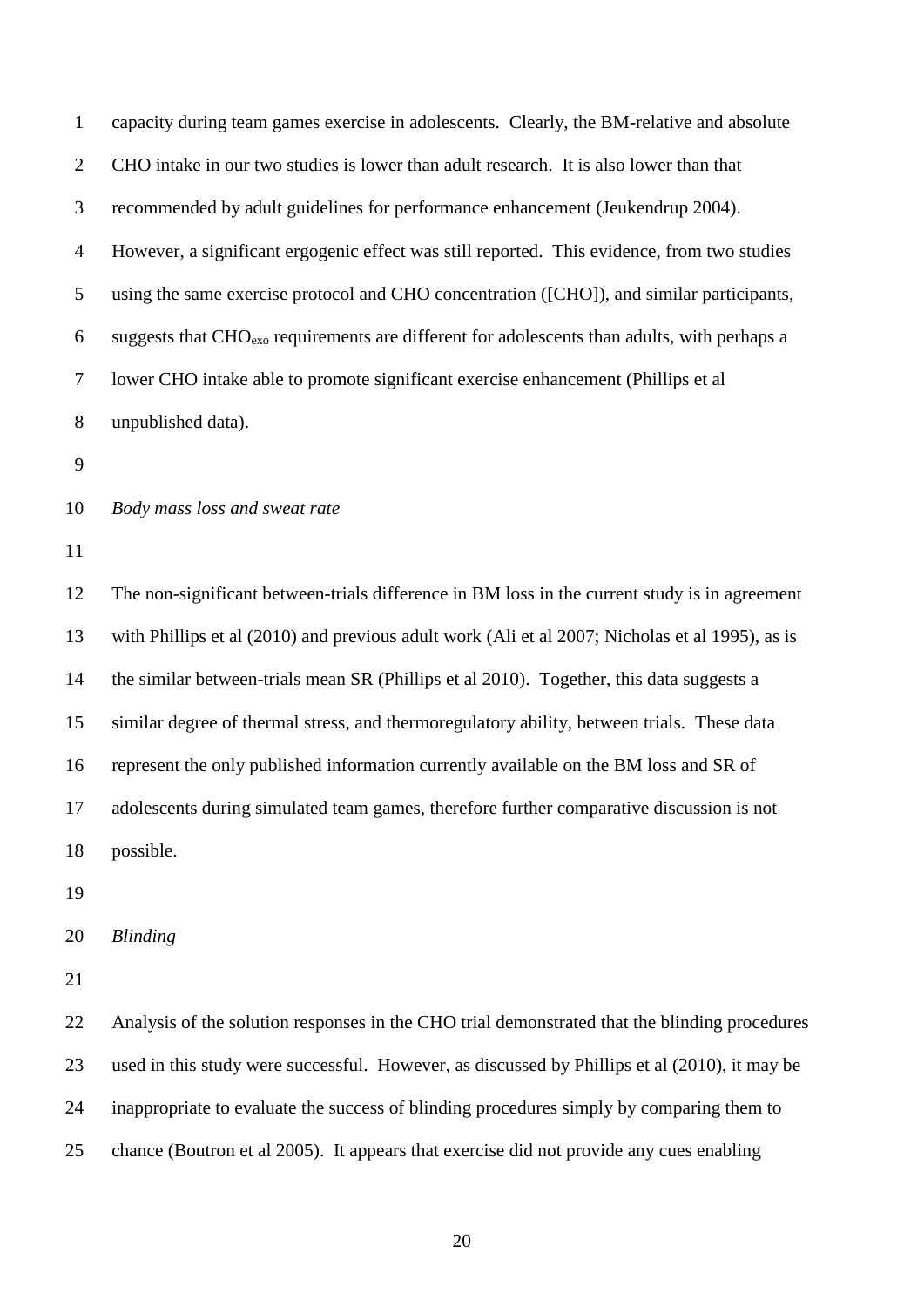| $\mathbf{1}$   | participants to more accurately choose both gels post-exercise. Analysis of the individual     |
|----------------|------------------------------------------------------------------------------------------------|
| $\overline{2}$ | trials suggests that exercise made it easier for participants to recognise the PLA gel and     |
| 3              | harder to recognise the CHO gel, although the response rate was near to the 50%                |
| $\overline{4}$ | correct/incorrect response rate that could be expected to occur by chance alone (Boutron et al |
| 5              | $2005$ ).                                                                                      |
| 6              |                                                                                                |
| 7              | Conclusion                                                                                     |
| 8              |                                                                                                |
| 9              | Ingestion of a CHO gel immediately before, and during, a simulated team games protocol         |
| 10             | significantly improves the intermittent endurance capacity of 12-14 year old team games        |
| 11             | players. Carbohydrate gel ingestion does not significantly influence the sprint performance    |
| 12             | or physiological responses of adolescents during simulated team games.                         |
| 13             |                                                                                                |
| 14             |                                                                                                |
| 15             |                                                                                                |
| 16             |                                                                                                |
| 17             |                                                                                                |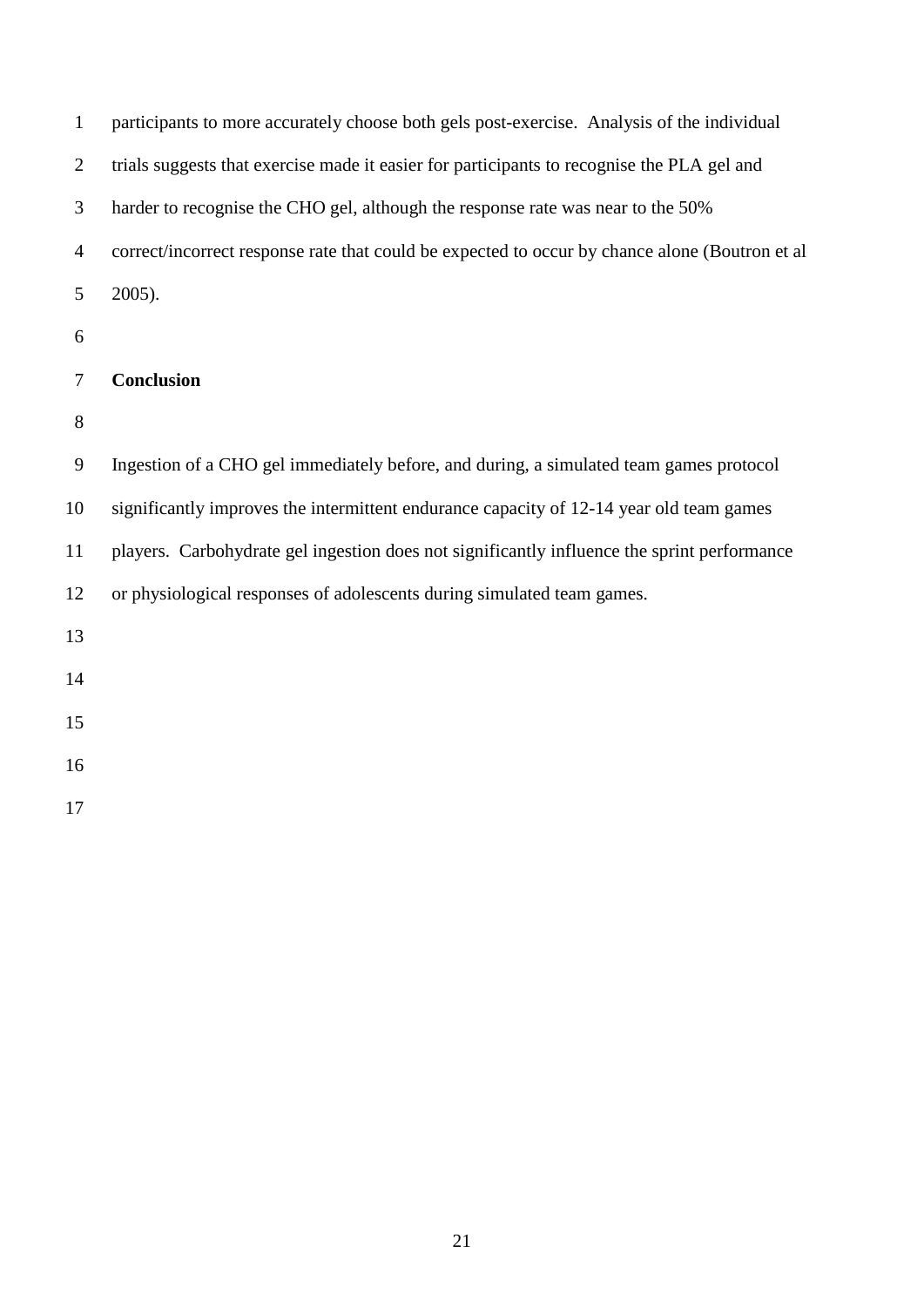# **Acknowledgements**

| $\mathfrak{Z}$   | The authors gratefully acknowledge the support of High5 Ltd, Bardon, Leicestershire, UK for |
|------------------|---------------------------------------------------------------------------------------------|
| $\overline{4}$   | the supply of CHO and PLA gels and drink bottles to enable completion of this study.        |
| $\sqrt{5}$       |                                                                                             |
| 6                |                                                                                             |
| $\boldsymbol{7}$ |                                                                                             |
| $\,8\,$          |                                                                                             |
| $\boldsymbol{9}$ |                                                                                             |
| $10\,$           |                                                                                             |
| $11\,$           |                                                                                             |
| 12               |                                                                                             |
| 13               |                                                                                             |
| $14$             |                                                                                             |
| 15               |                                                                                             |
| $16\,$           |                                                                                             |
| $17\,$           |                                                                                             |
| $18\,$           |                                                                                             |
| 19               |                                                                                             |
| 20               |                                                                                             |
| 21               |                                                                                             |
| 22               |                                                                                             |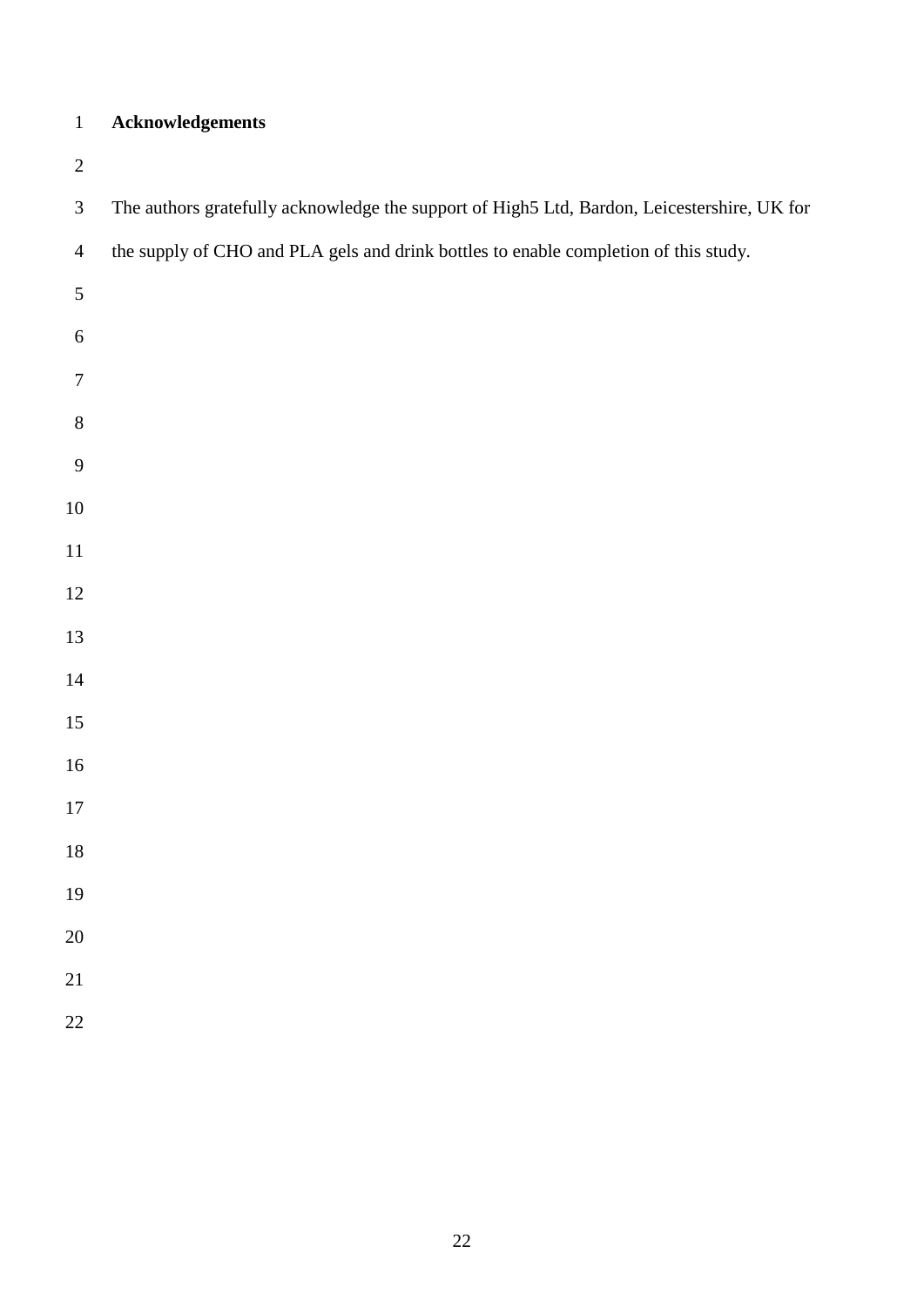### **Conflict of Interest**

| $\sqrt{2}$       |                                                                             |
|------------------|-----------------------------------------------------------------------------|
| $\mathfrak{Z}$   | The authors declare they have no conflict of interest regarding this study. |
| $\overline{4}$   |                                                                             |
| $\sqrt{5}$       |                                                                             |
| $\sqrt{6}$       |                                                                             |
| $\boldsymbol{7}$ |                                                                             |
| $\,8\,$          |                                                                             |
| $\mathbf{9}$     |                                                                             |
| $10\,$           |                                                                             |
| $11\,$           |                                                                             |
| 12               |                                                                             |
| 13               |                                                                             |
| 14               |                                                                             |
| 15               |                                                                             |
| 16               |                                                                             |
| $17\,$           |                                                                             |
| 18               |                                                                             |
| 19               |                                                                             |
| 20               |                                                                             |
| 21               |                                                                             |
| 22               |                                                                             |
| 23               |                                                                             |
| 24               |                                                                             |
| 25               |                                                                             |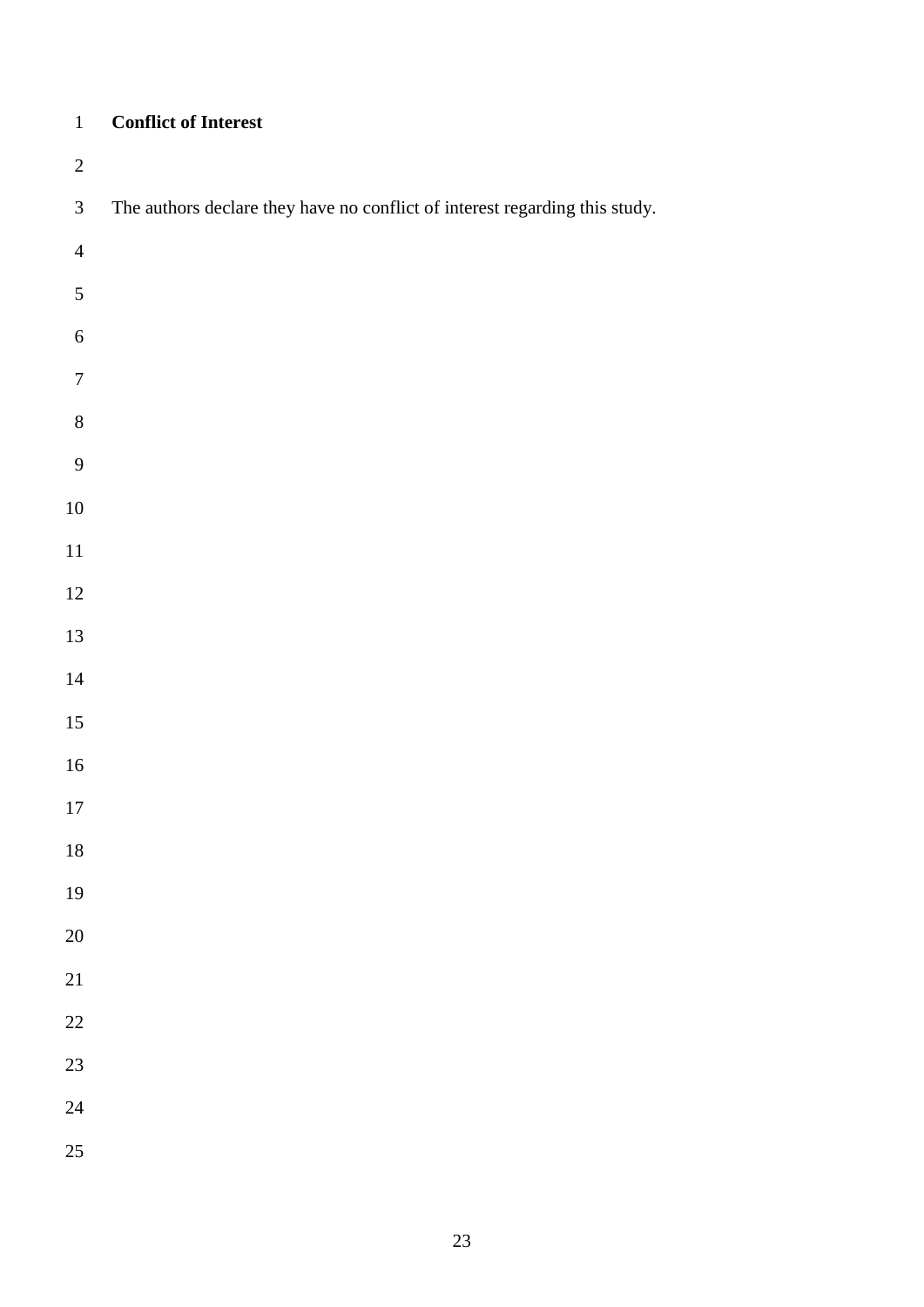### **Ethical Declaration**

| $\mathfrak{Z}$   | The authors confirm that the conduct of this study complied fully with current Scottish law, |
|------------------|----------------------------------------------------------------------------------------------|
| $\overline{4}$   | and with the full ethical approval of the University of Edinburgh, Moray House School of     |
| $\mathfrak{S}$   | <b>Education Ethics Committee.</b>                                                           |
| $\sqrt{6}$       |                                                                                              |
| $\boldsymbol{7}$ |                                                                                              |
| $8\,$            |                                                                                              |
| $\mathbf{9}$     |                                                                                              |
| $10\,$           |                                                                                              |
| $11\,$           |                                                                                              |
| $12\,$           |                                                                                              |
| 13               |                                                                                              |
| $14\,$           |                                                                                              |
| 15               |                                                                                              |
| $16\,$           |                                                                                              |
| $17\,$           |                                                                                              |
| $18\,$           |                                                                                              |
| 19               |                                                                                              |
| 20               |                                                                                              |
| 21               |                                                                                              |
| $22\,$           |                                                                                              |
| 23               |                                                                                              |
| 24               |                                                                                              |
| 25               |                                                                                              |
|                  |                                                                                              |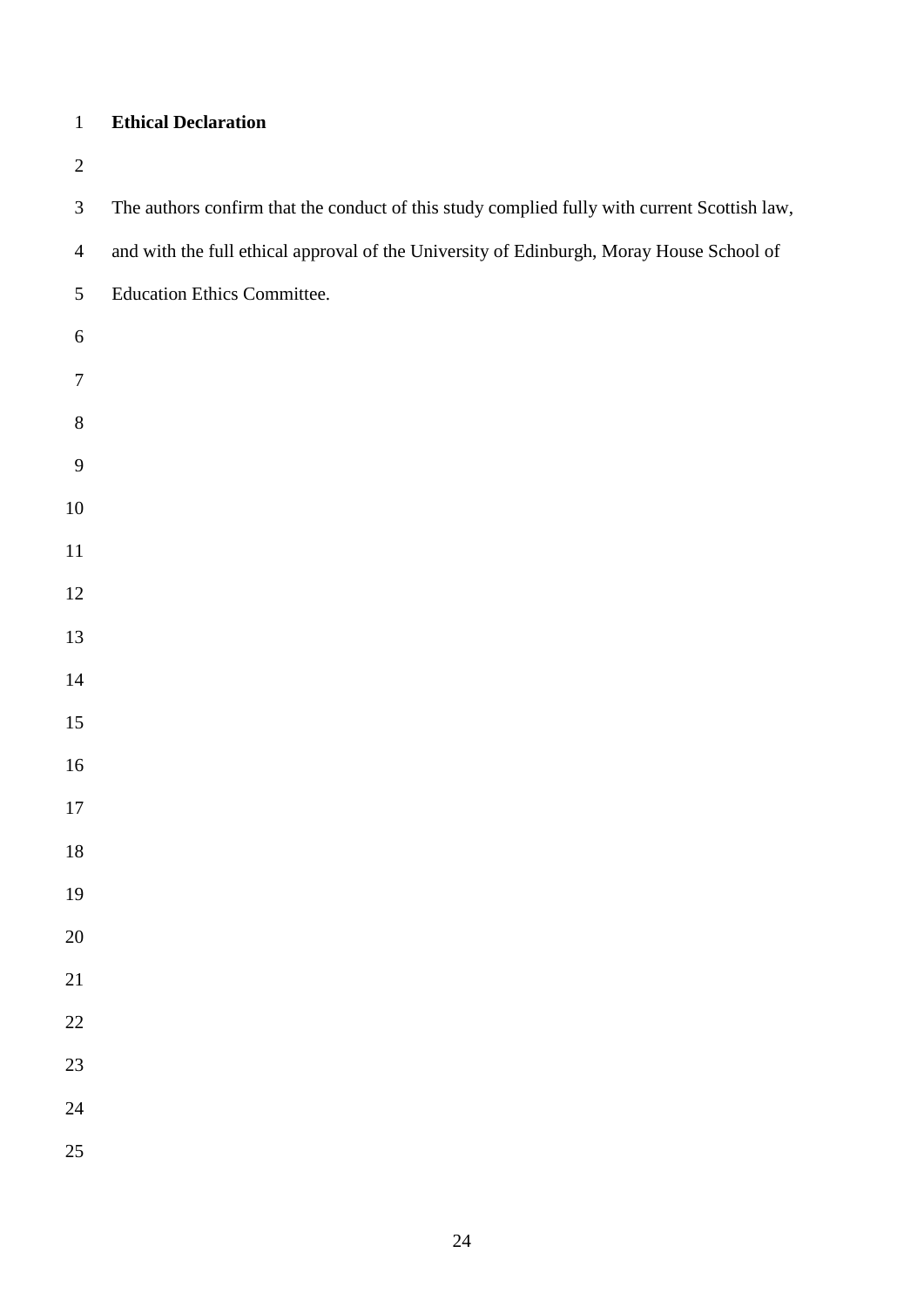# **Reference List**

| 3              | Ali A, Gant N, Foskett A, Moss C, Lynch C (2009) The modified Loughborough Intermittent                |
|----------------|--------------------------------------------------------------------------------------------------------|
| $\overline{4}$ | Shuttle Test (LIST): A performance tool for use with games players [abstract]. 14 <sup>th</sup> Annual |
| 5              | Congress of the European College of Sports Science; June 24-27; Oslo, Norway: 608.                     |
| 6              |                                                                                                        |
| $\tau$         | Ali A, Williams C, Nicholas W, Foskett A (2007) The influence of carbohydrate-electrolyte              |
| $8\,$          | ingestion on soccer skill performance. Med Sci Sports Exerc 39: 1969-1976.                             |
| 9              |                                                                                                        |
| 10             | Armstrong N (Ed) (2007) Paediatric Exercise Physiology. Churchill Livingstone Elsevier,                |
| 11             | Philadelphia.                                                                                          |
| 12             |                                                                                                        |
| 13             | Aucouturier J, Baker JS, Duché P (2008) Fat and carbohydrate metabolism during                         |
| 14             | submaximal exercise in children. Sports Med 38: 213-238.                                               |
| 15             |                                                                                                        |
| 16             | Bangsbo J (1994) The physiology of soccer with special reference to intense intermittent               |
| 17             | exercise. Acta Physiol Scand (Suppl) 619: 1-155.                                                       |
| 18             |                                                                                                        |
| 19             | Baxter-Jones ADG, Eisenmann JC, Sherer LB (2005) Controlling for maturation in pediatric               |
| 20             | exercise science. Pediatr Exerc Sci 17: 18-30.                                                         |
| 21             |                                                                                                        |
| 22             | Boutron I, Estellat C, Ravaud P (2005) A review of blinding in randomised controlled trials            |
| 23             | found results inconsistent and questionable. J Clin Epidemiol 58: 1220-1226.                           |
| 24             |                                                                                                        |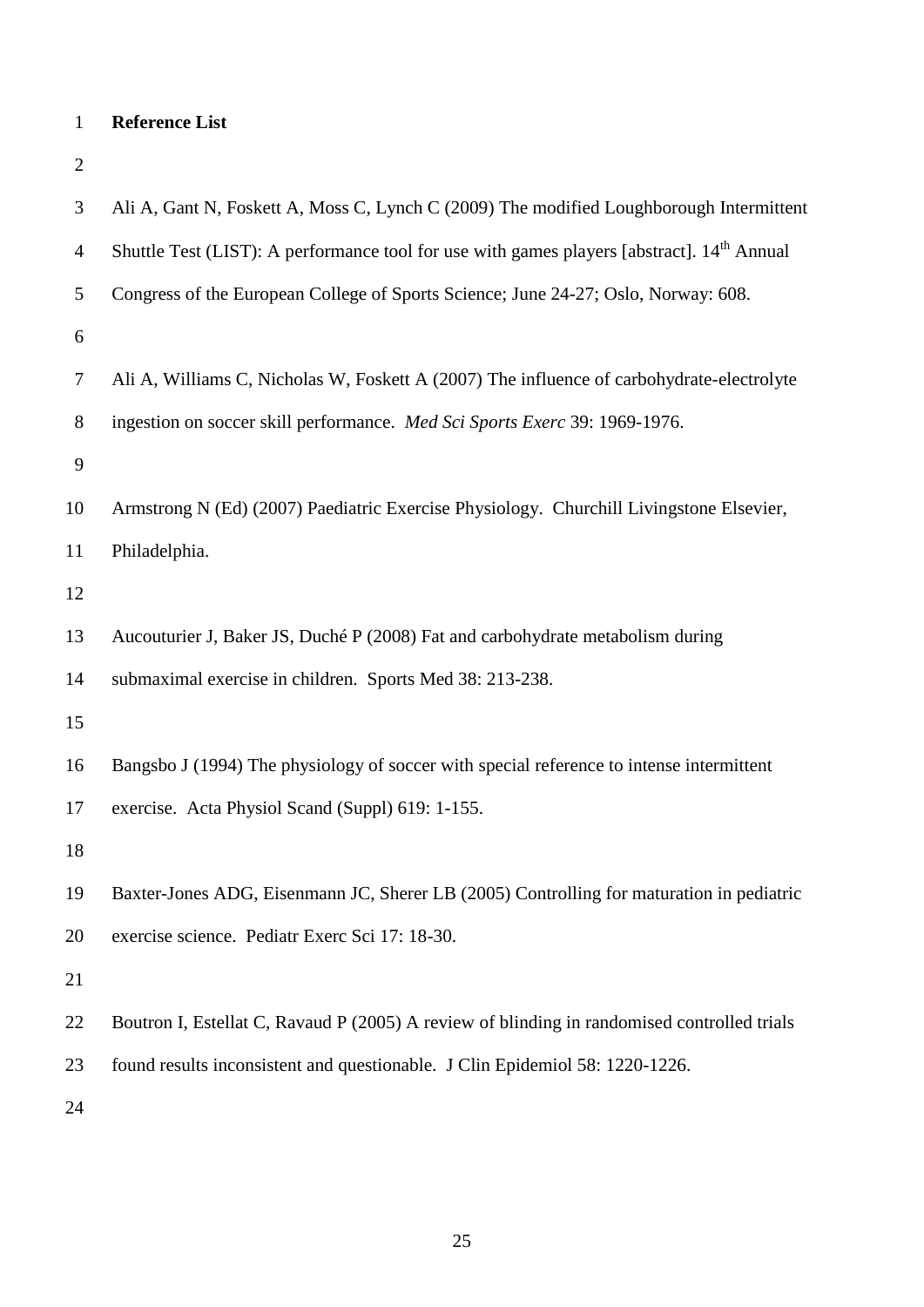| $\overline{2}$ | intake on half-marathon performance of well-trained runners. Int J Sport Nutr Exerc Metab    |
|----------------|----------------------------------------------------------------------------------------------|
| 3              | 15: 573-589.                                                                                 |
| $\overline{4}$ |                                                                                              |
| 5              | Campbell C, Prince D, Braun M, Applegate E, Casazza GA (2008) Carbohydrate-supplement        |
| 6              | form and exercise performance. Int J Sport Nutr Exerc Metab. 18: 179-190.                    |
| 7              |                                                                                              |
| $8\,$          | Carling C, Bloomfield J, Nelsen L, Reilly T (2008) The role of motion analysis in elite      |
| 9              | soccer: contemporary performance measurement techniques and work rate data. Sports Med       |
| 10             | 38: 839-862.                                                                                 |
| 11             |                                                                                              |
| 12             | Crouter S, Foster C, Esten P, Brice G, Porcari JP (2001) Comparison of incremental treadmill |
| 13             | exercise and free range running. Med Sci Sports Exerc 33: 644-647.                           |
| 14             |                                                                                              |
| 15             | Earnest CP, Lancaster SL, Rasmussen CJ, Kerksick CM, Lucia A, Greenwood MC, Almada           |
| 16             | AL, Cowan PA, Kreider RB (2004) Low vs. high glycemic index carbohydrate gel ingestion       |
| 17             | during simulated 64-km cycling time trial performance. J Strength Cond Res 18: 466-472.      |
| 18             |                                                                                              |
| 19             | Edwards AM, Mann ME, Marfell-Jones MJ, Rankin DM, Noakes TD, Shillington DP (2007)           |
| 20             | Influence of moderate dehydration on soccer performance: physiological responses to 45 min   |
| 21             | of outdoor match-play and the immediate subsequent performance of sport-specific and         |
| 22             | mental concentration tests. Br J Sports Med 41: 385-391.                                     |
| 23             |                                                                                              |
| 24             | Field A (2005) Discovering Statistics Using SPSS ( $2nd$ ed). Sage, London.                  |
| 25             |                                                                                              |

Burke LM, Wood C, Pyne DB, Telford RD, Saunders PU (2005) Effect of carbohydrate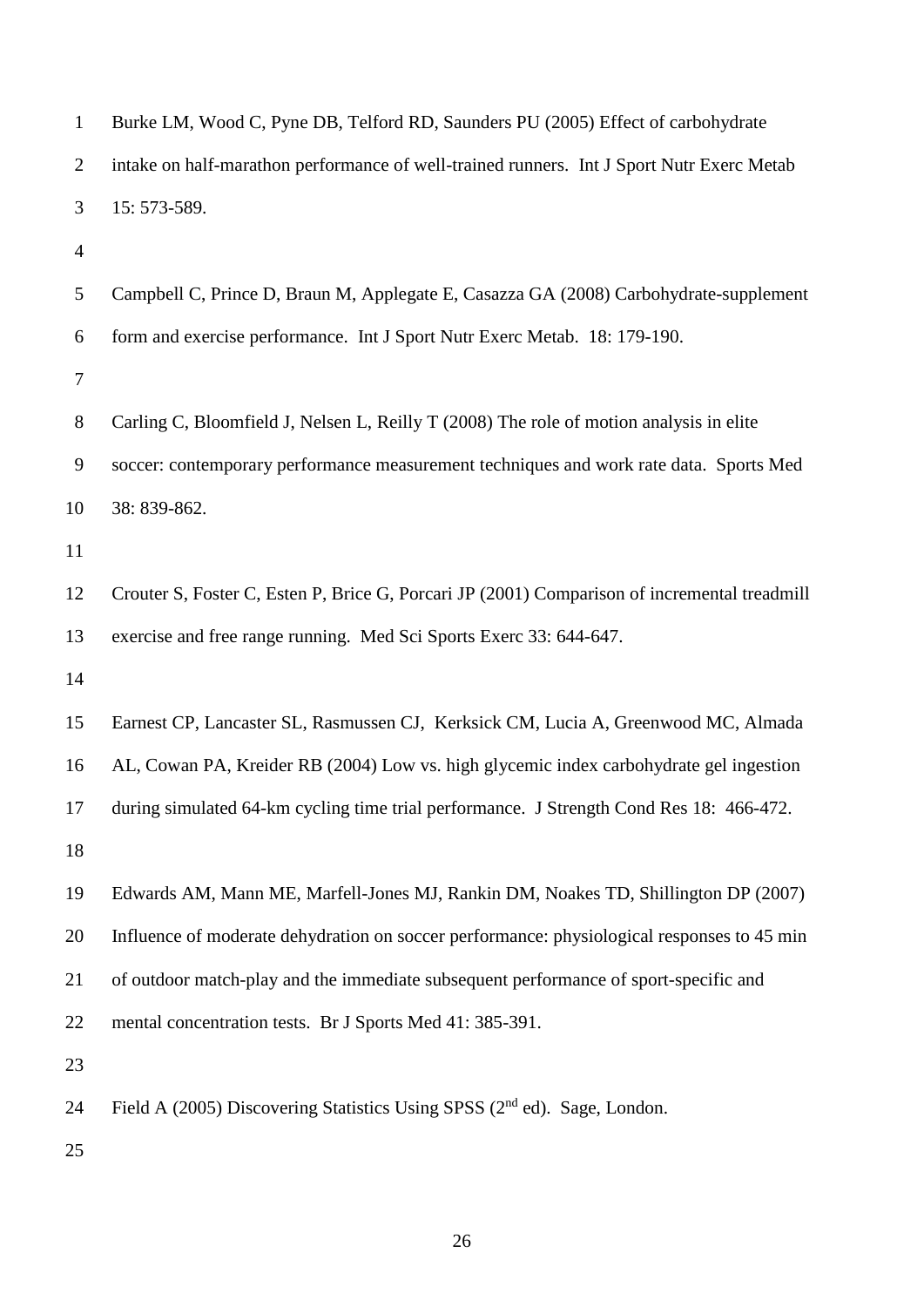| $\mathbf{1}$   | Foskett A, Williams C, Boobis L, Tsintzas K (2008) Carbohydrate availability and muscle        |
|----------------|------------------------------------------------------------------------------------------------|
| $\overline{2}$ | energy metabolism during intermittent running. Med Sci Sports Exerc 40: 96-103.                |
| 3              |                                                                                                |
| 4              | Havemann L, Goedecke JH (2008) Nutritional practices of male cyclists before and during an     |
| 5              | ultraendurance event. Int J Sport Nutr Exerc Metab 18: 551-566.                                |
| 6              |                                                                                                |
| 7              | Hopkins WG (2006) A Scale of Magnitudes for Effect Statistics. Sportscience.                   |
| 8              | http://sportsci.org/resource/stats/. Accessed 19 January 2011.                                 |
| 9              |                                                                                                |
| 10             | Jeukendrup A (2004) Carbohydrate intake during exercise and performance. Nutrition 20:         |
| 11             | 669-677.                                                                                       |
| 12             |                                                                                                |
| 13             | Lavcanska V, Taylor NF & Schache AG (2005) Familiarization to treadmill running in young       |
| 14             | unimpaired adults. Hum Mov Sci 24: 544-557.                                                    |
| 15             |                                                                                                |
| 16             | Marino FE, Lambert MI, Noakes TD (2004) Superior performance of African runners in             |
| 17             | warm humid but not in cool environmental conditions. J Appl Physiol 96: 124-130.               |
| 18             |                                                                                                |
| 19             | Mirwald RL, Baxter-Jones ADG, Bailey DA, Beunen GP (2002) An assessment of maturity            |
| 20             | from anthropometric measurements. Med Sci Sports Exerc 34: 689-694.                            |
| 21             |                                                                                                |
| 22             | Nicholas CW, Williams C, Lakomy HKA, Phillips G, Nowitz A (1995) Influence of                  |
| 23             | ingesting a carbohydrate-electrolyte solution on endurance capacity during intermittent, high- |
| 24             | intensity shuttle running. J Sports Sci 13: 283-290.                                           |
| 25             |                                                                                                |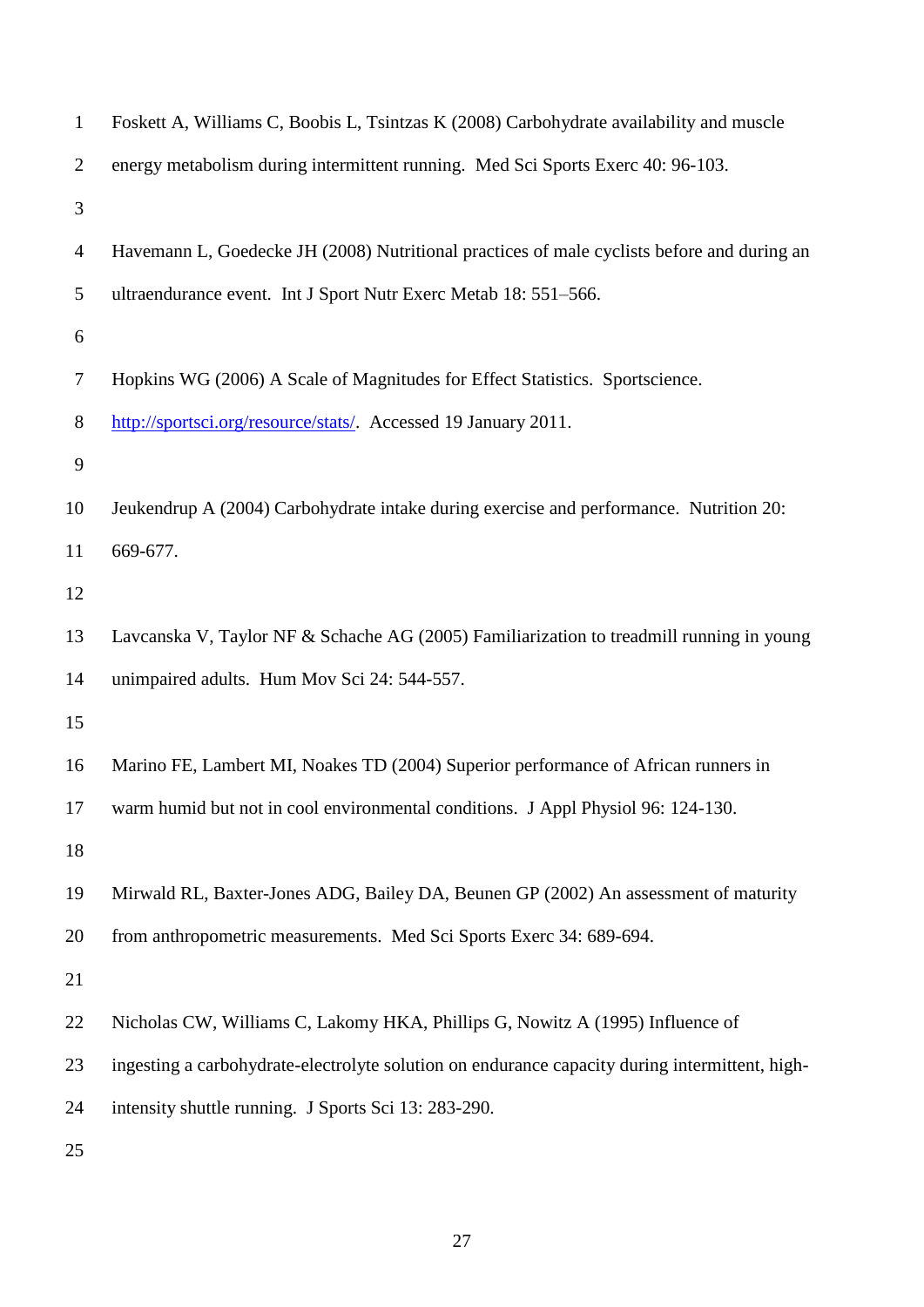| $\mathbf{1}$   | Noakes T, Rehrer N, Maughan R (1991) The importance of volume in regulating gastric                  |
|----------------|------------------------------------------------------------------------------------------------------|
| $\overline{2}$ | emptying. Med Sci Sports Exerc 23: 307–313.                                                          |
| 3              |                                                                                                      |
| $\overline{4}$ | Patterson SD, Gray SC (2007) Carbohydrate-gel supplementation and endurance performance              |
| 5              | during intermittent high-intensity shuttle running. Int J Sport Nutr Exerc Metab 17: 445-55.         |
| 6              |                                                                                                      |
| 7              | Pfeiffer B, Stellingwerff T, Zaltas E, Jeukendrup AE (2010) Carbohydrate oxidation from a            |
| 8              | carbohydrate gel compared to a drink during exercise. Med Sci Sports Exerc 42: 2038-2045.            |
| 9              |                                                                                                      |
| 10             | Phillips SM, Turner AP, Gray S, Sanderson MF, Sproule J (2010) Ingesting a 6%                        |
| 11             | carbohydrate-electrolyte solution improves endurance capacity, but not sprint performance,           |
| 12             | during intermittent, high-intensity shuttle running in adolescent team games players aged 12-        |
| 13             | 14 years. Eur J Appl Physiol 109: 811-821.                                                           |
| 14             |                                                                                                      |
| 15             | Riddell MC (2008) The endocrine response and substrate utilization during exercise in                |
| 16             | children and adolescents. J Appl Physiol 105: 725-733.                                               |
| 17             |                                                                                                      |
| 18             | Roemmich JN, Barkley JE, Epstein LH, Lobarinas CL, White TM, Foster JH (2006) Validity               |
| 19             | of PCERT and OMNI walk/run ratings of perceived exertion. Med Sci Sports Exerc 38:                   |
| 20             | 1014-1019.                                                                                           |
| 21             |                                                                                                      |
| 22             | Rosenthal R (1991) Meta-analytic Procedures for Social Research (revised). Hillsdale, New            |
| 23             | Jersey: Erlbaum.                                                                                     |
| 24             |                                                                                                      |
| 25             | Rosnow RL, Rosenthal R (2005) Beginning Behavioural Research: A Conceptual Primer (5 <sup>th</sup> ) |
| 26             | ed). Pearson/Prentice Hall, New Jersey.                                                              |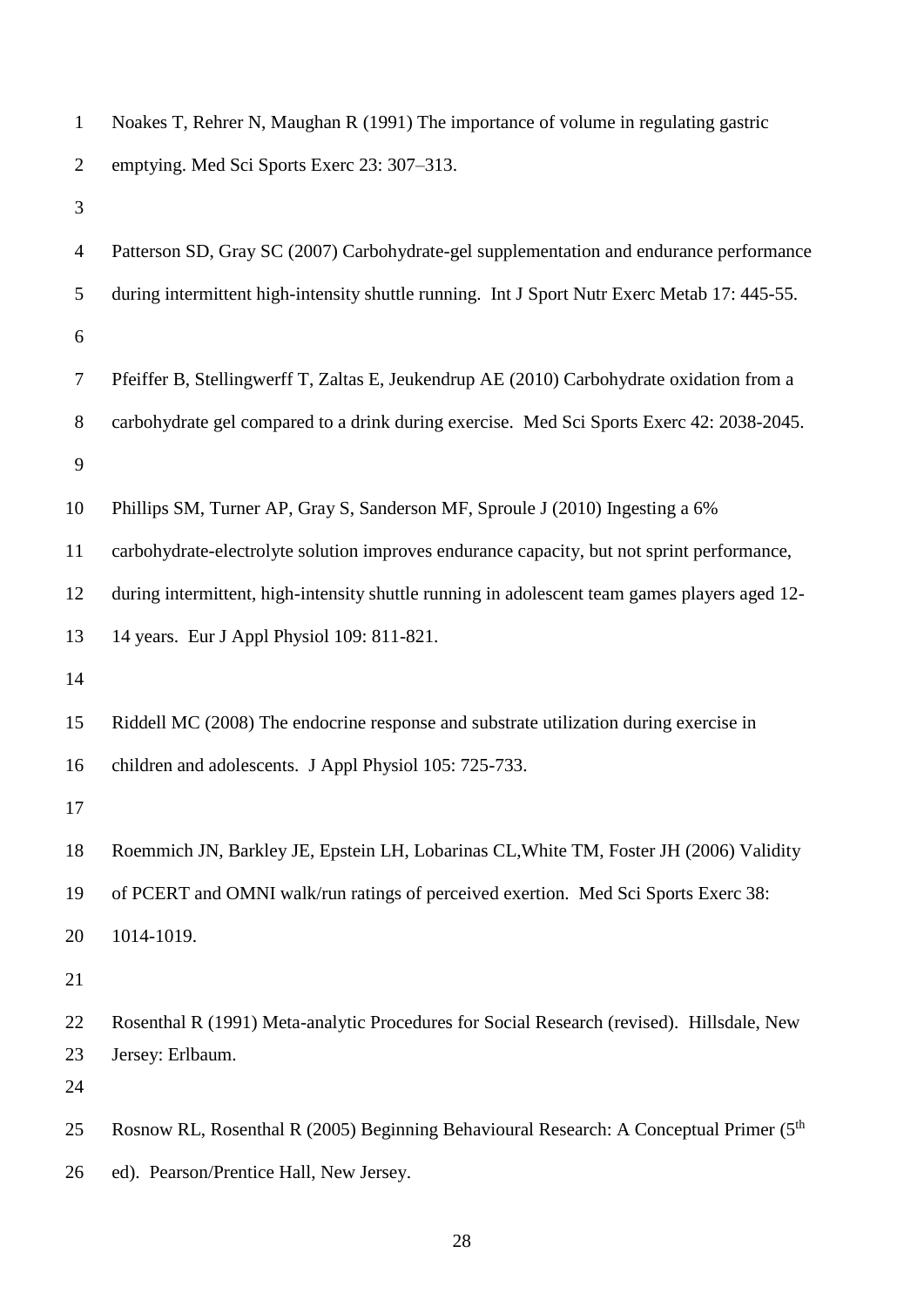| $\mathbf{1}$   |                                                                                             |
|----------------|---------------------------------------------------------------------------------------------|
| $\overline{2}$ | Sandercock G, Voss C, Gladwell V (2008) Twenty-metre shuttle run test performance of        |
| 3              | English children aged $11 - 15$ years in 2007: comparisons with international standards. J  |
| 4              | Sports Sci 26: 953-957.                                                                     |
| 5              |                                                                                             |
| 6              | Timmons BW, Bar-or O, Riddell MC (2003) Oxidation rate of exogenous carbohydrate            |
| 7              | during exercise is higher in boys than in men. J Appl Physiol 94: 278-284.                  |
| 8              |                                                                                             |
| 9              | Timmons BW, Bar-Or O, Riddell MC (2007) Influence of age and pubertal status on             |
| 10             | substrate utilization during exercise with and without carbohydrate intake in healthy boys. |
| 11             | Appl Physiol Nutr Metab 32: 416-425.                                                        |
| 12             |                                                                                             |
| 13             | Welsh RS, Davis JM, Burke JR, Williams HG (2002) Carbohydrates and physical/mental          |
| 14             | performance during intermittent exercise to fatigue. Med Sci Sports Exerc 34: 723-731.      |
| 15             |                                                                                             |
| 16             |                                                                                             |
| 17             |                                                                                             |
| 18             |                                                                                             |
| 19             |                                                                                             |
| 20             |                                                                                             |
| 21             |                                                                                             |
| 22             |                                                                                             |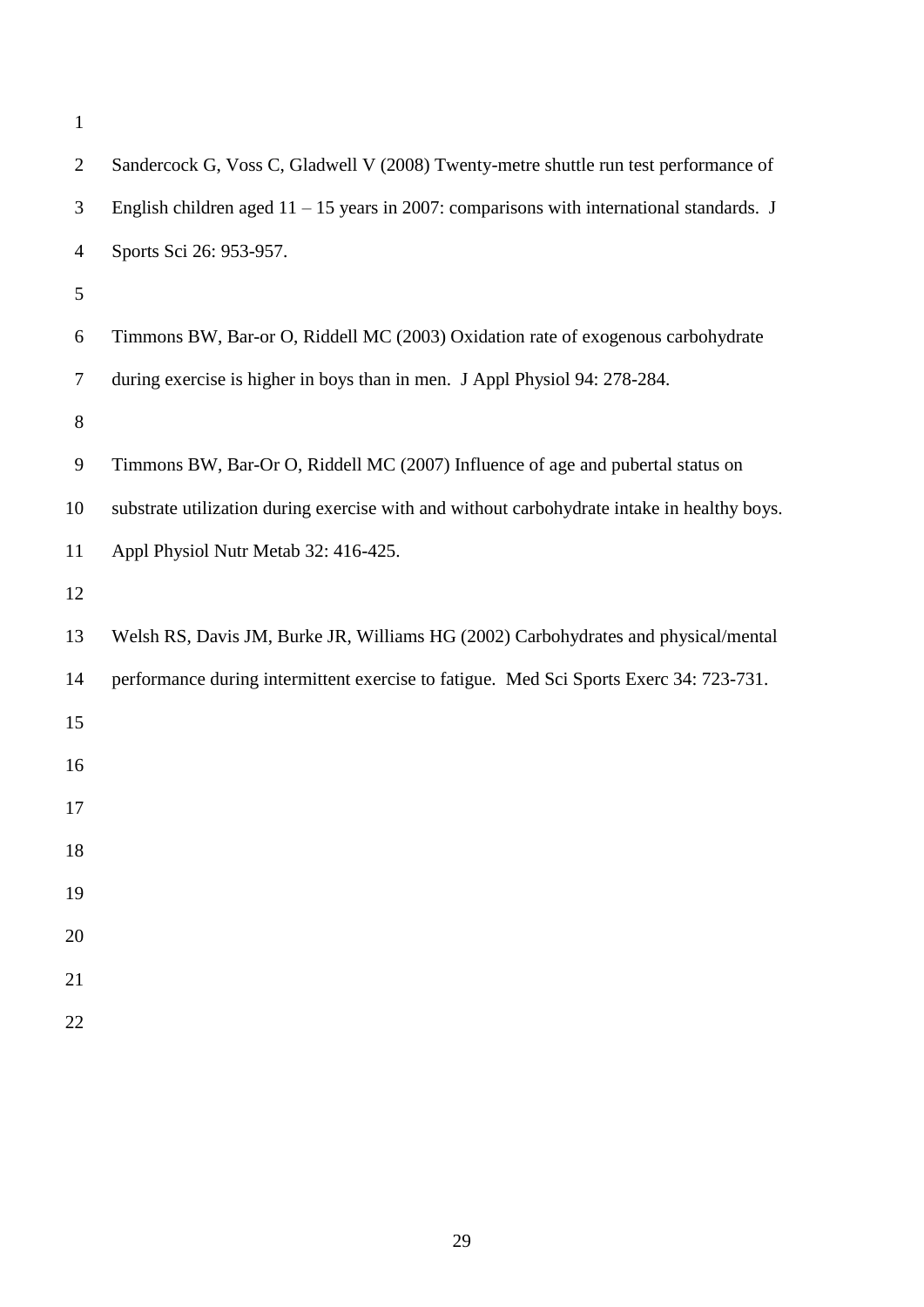- **Tables**
- 

**Table 1** Mean heart rate (beats per min) and mean ratings of perceived exertion during part

- A of the LIST, and mean peak HR and mean ratings of perceived exertion at exhaustion in
- part B for both trials.

|                | <b>Period of the LIST</b>                                                                                          |                |                    |                                   |                                                    |                |  |  |  |
|----------------|--------------------------------------------------------------------------------------------------------------------|----------------|--------------------|-----------------------------------|----------------------------------------------------|----------------|--|--|--|
|                |                                                                                                                    | <b>Block 1</b> | Block 2            | Block 3                           | Block 4                                            | Exhaustion     |  |  |  |
|                | <b>Mean heart rate</b><br>(beats per min)                                                                          |                |                    |                                   |                                                    |                |  |  |  |
|                | <b>CHO</b>                                                                                                         | $158 \pm 7$    | $163 \pm 7***$     | $164 \pm 7$                       | $163 \pm 6$                                        | $187 \pm 5$    |  |  |  |
|                | <b>PLA</b>                                                                                                         | $158 \pm 9$    | $162 \pm 10^{***}$ | $163 \pm 9$                       | $162 \pm 9$                                        | $185 \pm 5$    |  |  |  |
|                | <b>Mean ratings of</b><br>perceived exertion                                                                       |                |                    |                                   |                                                    |                |  |  |  |
|                | <b>CHO</b>                                                                                                         | $5.1 \pm 1.4$  |                    | $6.4 \pm 1.1***$ $7.2 \pm 0.6***$ | $8.1 \pm 0.5$ ***                                  | $9.4 \pm 0.5$  |  |  |  |
|                | <b>PLA</b>                                                                                                         | $5.0 \pm 1.1$  |                    |                                   | $6.3 \pm 0.9***$ 7.3 $\pm 1.0***$ 8.2 $\pm 0.8***$ | $9.4 \pm 0.50$ |  |  |  |
| 6              | Data are mean $\pm$ SD ( <i>n</i> = 9 for mean HR in part A, <i>n</i> = 8 for mean HR in part B, <i>n</i> = 11 for |                |                    |                                   |                                                    |                |  |  |  |
| $\overline{7}$ | mean RPE)                                                                                                          |                |                    |                                   |                                                    |                |  |  |  |
| 8              | $CHO = carbohydrate trial$ ; $PLA = placebo trial$                                                                 |                |                    |                                   |                                                    |                |  |  |  |
| 9              | *** significantly greater than previous block, $P < 0.001$                                                         |                |                    |                                   |                                                    |                |  |  |  |
| 10             |                                                                                                                    |                |                    |                                   |                                                    |                |  |  |  |
| 11             |                                                                                                                    |                |                    |                                   |                                                    |                |  |  |  |
| 12             |                                                                                                                    |                |                    |                                   |                                                    |                |  |  |  |
| 13             |                                                                                                                    |                |                    |                                   |                                                    |                |  |  |  |
| 14             |                                                                                                                    |                |                    |                                   |                                                    |                |  |  |  |
| 15             |                                                                                                                    |                |                    |                                   |                                                    |                |  |  |  |
| 16             |                                                                                                                    |                |                    |                                   |                                                    |                |  |  |  |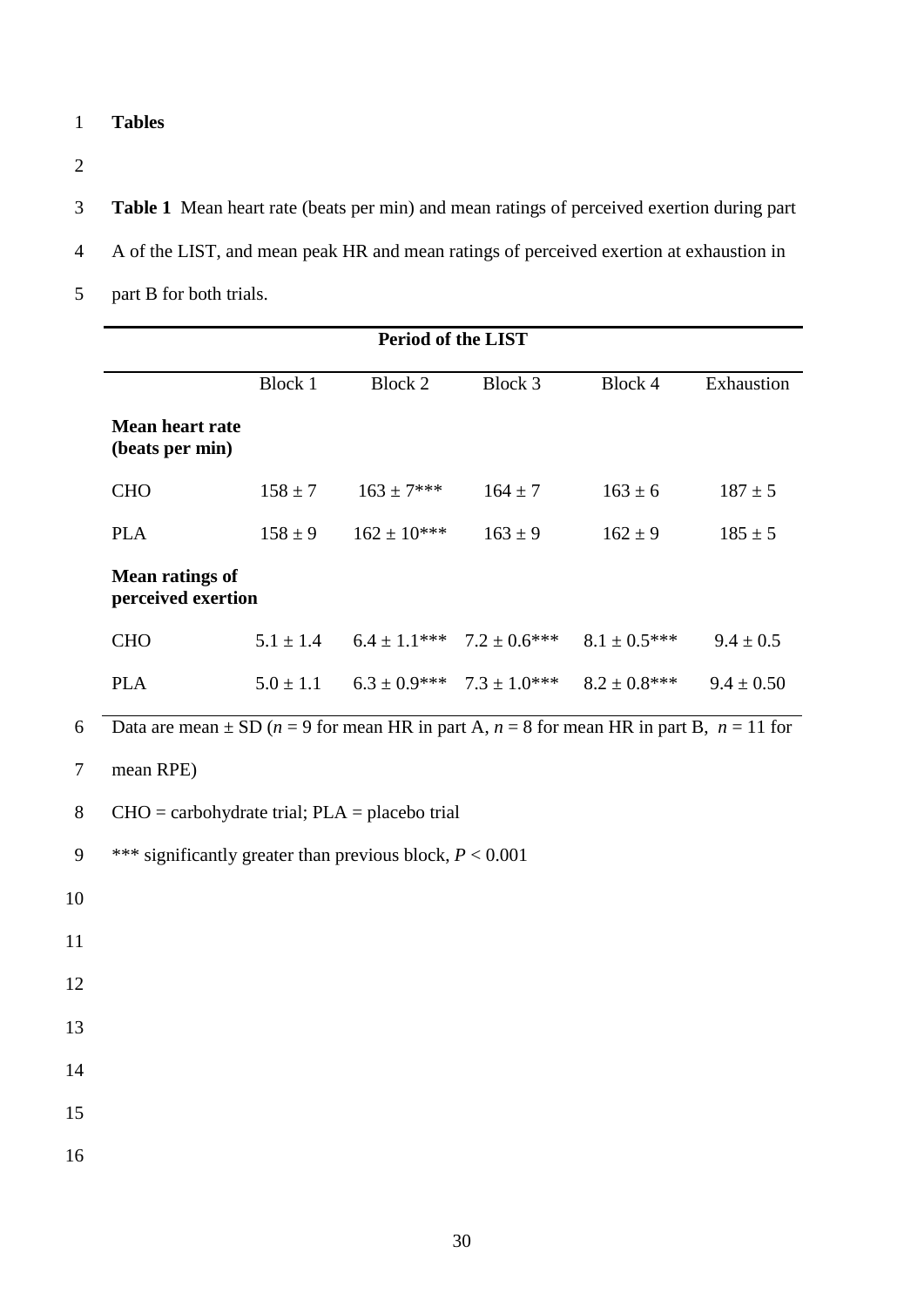1 **Table 2** Mean gut fullness and gastric discomfort ratings during part A of the LIST, and at

| <b>Period of the LIST</b> |                                                |                  |               |               |  |  |  |  |  |
|---------------------------|------------------------------------------------|------------------|---------------|---------------|--|--|--|--|--|
| Block 1                   | Block 2                                        | Block 3          | Block 4       | Exhaustion    |  |  |  |  |  |
|                           |                                                |                  |               |               |  |  |  |  |  |
| $4.3 \pm 1.9$             | $4.4 \pm 1.9$                                  | $5.2 \pm 1.6$ †  | $5.2 \pm 1.8$ | $5.3 \pm 1.8$ |  |  |  |  |  |
| $3.4 \pm 1.3$             | $4.0 \pm 1.1$                                  | $4.5 \pm 1.4$ †  | $4.5 \pm 1.5$ | $4.7 \pm 1.3$ |  |  |  |  |  |
|                           |                                                |                  |               |               |  |  |  |  |  |
| $3.0 \pm 1.7$             | $3.5 \pm 2.0$ **                               | $4.5 \pm 2.0$ ** | $4.5 \pm 2.3$ | $5.5 \pm 2.3$ |  |  |  |  |  |
| $2.8 \pm 1.6$             | $3.9 \pm 1.9$ **                               | $4.3 \pm 2.5$ ** | $4.3 \pm 2.3$ | $5.3 \pm 2.0$ |  |  |  |  |  |
|                           | <b>Mean gut fullness</b><br>discomfort ratings |                  |               |               |  |  |  |  |  |

2 exhaustion in part B, for both trials.

3 Data are mean  $\pm$  SD  $(n = 11)$ 

4  $CHO =$  carbohydrate trial;  $PLA =$  placebo trial

5  $\ddot{\text{ } }$  is significantly greater than previous block, P < 0.01

6 \*\* significantly greater than previous block,  $P < 0.05$ 

- 7
- 

8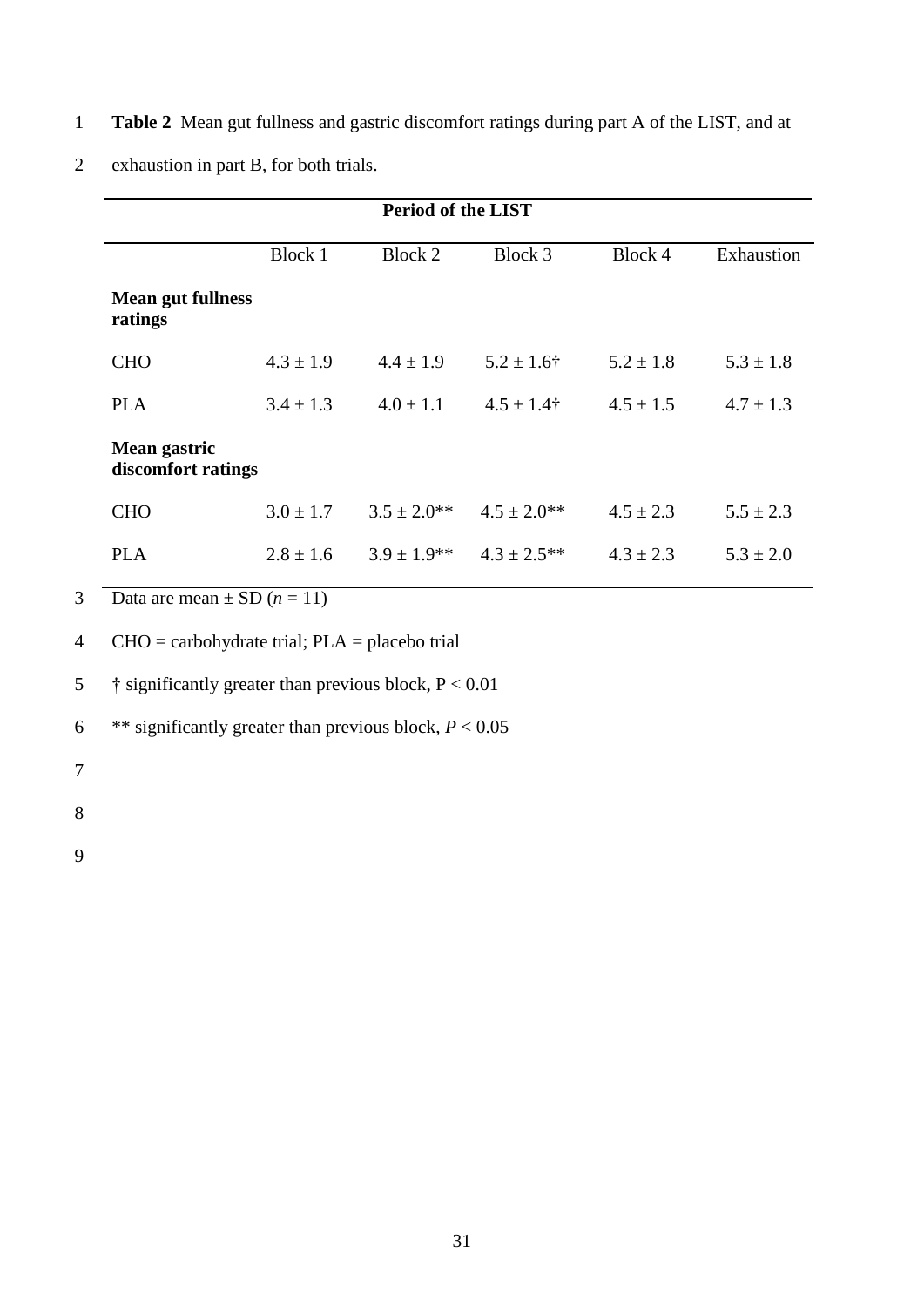1 Table 3 Mean ambient temperature (°C) and relative humidity (%) immediately before, and

|                                                          | <b>Period of the LIST</b> |                |                                  |                |                |  |  |  |  |
|----------------------------------------------------------|---------------------------|----------------|----------------------------------|----------------|----------------|--|--|--|--|
| Pre-exercise<br>Block 1<br>Block 2<br>Block 3<br>Block 4 |                           |                |                                  |                |                |  |  |  |  |
| <b>Mean ambient</b><br>temperature $(^{\circ}C)$         |                           |                |                                  |                |                |  |  |  |  |
| <b>CHO</b>                                               | $18.5 \pm 1.2$            | $18.5 \pm 1.2$ | $18.5 \pm 1.3$                   | $18.5 \pm 1.3$ | $18.5 \pm 1.3$ |  |  |  |  |
| <b>PLA</b>                                               | $18.8 \pm 1.1$            |                | $18.9 \pm 1.1$<br>$18.9 \pm 1.1$ |                | $18.9 \pm 1.1$ |  |  |  |  |
| <b>Mean relative</b><br>humidity $(\% )$                 |                           |                |                                  |                |                |  |  |  |  |
| <b>CHO</b>                                               | $39.5 \pm 8.0$            | $39.5 \pm 8.1$ | $39.4 \pm 8.2$                   | $39.5 \pm 8.6$ | $39.2 \pm 8.5$ |  |  |  |  |
| <b>PLA</b><br>$45.6 \pm 7.5$                             |                           | $44.8 \pm 7.3$ | $44.7 \pm 7.1$                   | $44.6 + 7.3$   | $44.6 \pm 7.3$ |  |  |  |  |

2 during, part A of the LIST in both trials.

3 Data are mean  $\pm$  SD ( $n = 11$ )

4  $CHO =$  carbohydrate trial; PLA = placebo trial

5 A significant interaction effect was reported for mean ambient temperature (*P* < 0.05)